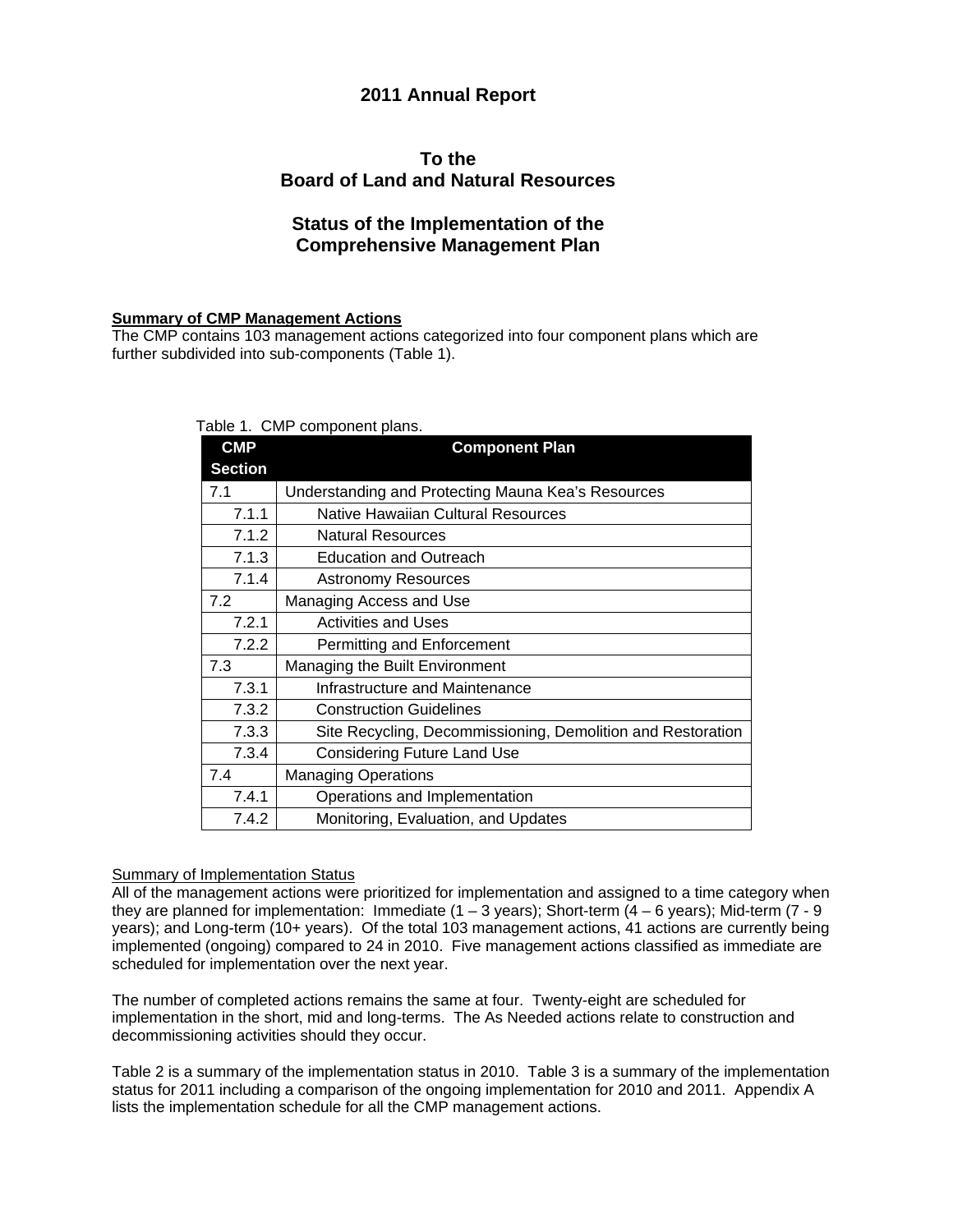Table 2. 2010 implementation status of the CMP management actions.

|                                                                         | <b>Implementation Schedule</b><br>(2010) |  |           |                       |                |           |
|-------------------------------------------------------------------------|------------------------------------------|--|-----------|-----------------------|----------------|-----------|
| <b>Component Plan</b>                                                   | Ongoing<br>2010                          |  | Immediate | Short to Long<br>Term | Completed      | As needed |
| 7.1: Understanding and Protecting Mauna Kea's Resources                 |                                          |  |           |                       |                |           |
| 7.1.1: Native Hawaiian Cultural Resources (14)                          |                                          |  | 10        | 2                     | 1              |           |
| 7.1.2: Natural Resources (18)                                           | $\overline{2}$                           |  | 5         | 8                     |                | 3         |
| $7.1.3$ : Education and Outreach (8)                                    | 3                                        |  | 2         | 3                     |                |           |
| 7.1.4: Astronomy Resources (2)                                          | $\overline{2}$                           |  |           |                       |                |           |
| 7.2: Managing Access and Use                                            |                                          |  |           |                       |                |           |
| 7.2.1: Activities and Uses (12)                                         | 7                                        |  | 2         | 2                     |                |           |
| 7.2.2: Permitting and Enforcement (8)                                   | 4                                        |  | 4         |                       | $\overline{2}$ |           |
| 7.3: Managing the Built Environment                                     |                                          |  |           |                       |                |           |
| 7.3.1: Infrastructure and Maintenance (14)                              | 1                                        |  | 4         | 8                     |                |           |
| 7.3.2: Construction Guidelines (9)                                      |                                          |  |           |                       |                | 9         |
| 7.3.3: Site Recycling, Decommissioning, Demolition & Restoration<br>(3) |                                          |  |           |                       |                | 3         |
| 7.3.4: Considering Future Land Use (7)                                  |                                          |  | 1         |                       |                | 6         |
| 7.4: Managing Operations                                                |                                          |  |           |                       |                |           |
| 7.4.1: Operations and Implementation (5)                                | 4                                        |  |           |                       |                |           |
| 7.4.2: Monitoring, Evaluation, and Updates (3)                          |                                          |  | 1         | 1                     |                |           |
| <b>Total</b>                                                            | 24                                       |  | 26        | 25                    |                | 24        |

Table 3. 2011 implementation status of the CMP management actions including a comparison between the 2010 and 2011 current (ongoing) implementation.

|                                                                      | <b>Implementation Schedule</b><br>(2011) |                              |   |                       |                |           |
|----------------------------------------------------------------------|------------------------------------------|------------------------------|---|-----------------------|----------------|-----------|
| <b>Component Plan</b>                                                | 2010<br>Ongoing                          | 2011<br>Ongoing<br>Immediate |   | Short to Long<br>Term | Completed      | As Needed |
| 7.1: Understanding and Protecting Mauna Kea's Resources              |                                          |                              |   |                       |                |           |
| 7.1.1: Native Hawaiian Cultural Resources (14)                       |                                          | 7                            | 3 | 2                     |                | $1^1$     |
| 7.1.2: Natural Resources (18)                                        | $\mathcal{P}$                            | 7                            |   | 8                     |                | 3         |
| 7.1.3: Education and Outreach (8)                                    | 3                                        | 3                            | 1 | $4^2$                 |                |           |
| 7.1.4: Astronomy Resources (2)                                       | 2                                        | 2                            |   |                       |                |           |
| 7.2: Managing Access and Use                                         |                                          |                              |   |                       |                |           |
| 7.2.1: Activities and Uses (12)                                      |                                          | 9                            |   | 2                     |                |           |
| 7.2.2: Permitting and Enforcement (8)                                | 4                                        | 5                            |   |                       | $\overline{2}$ |           |
| 7.3: Managing the Built Environment                                  |                                          |                              |   |                       |                |           |
| 7.3.1: Infrastructure and Maintenance (14)                           |                                          | 3                            |   | $9^3$                 |                |           |
| 7.3.2: Construction Guidelines (9)                                   |                                          |                              |   |                       |                | 9         |
| 7.3.3: Site Recycling, Decommissioning, Demolition & Restoration (3) |                                          |                              |   |                       |                | 3         |
| 7.3.4: Considering Future Land Use (7)                               |                                          |                              |   | 1 <sup>4</sup>        |                | 6         |
| 7.4: Managing Operations                                             |                                          |                              |   |                       |                |           |
| 7.4.1: Operations and Implementation (5)                             | 4                                        | 4                            |   |                       |                |           |
| 7.4.2: Monitoring, Evaluation, and Updates (3)                       |                                          | 1                            |   | 1                     |                |           |
| Total                                                                | 24                                       | 41                           | 5 | 28                    | 4              | 25        |

The following were originally classified Immediate implementation.  $1$ CR-2 reclassified to As Needed;  $2$  EO-4 reclassified to Short-Term; <sup>3</sup> IM-12 reclassified to Short-Term; <sup>4</sup> FLU-2 reclassified to Short-Term.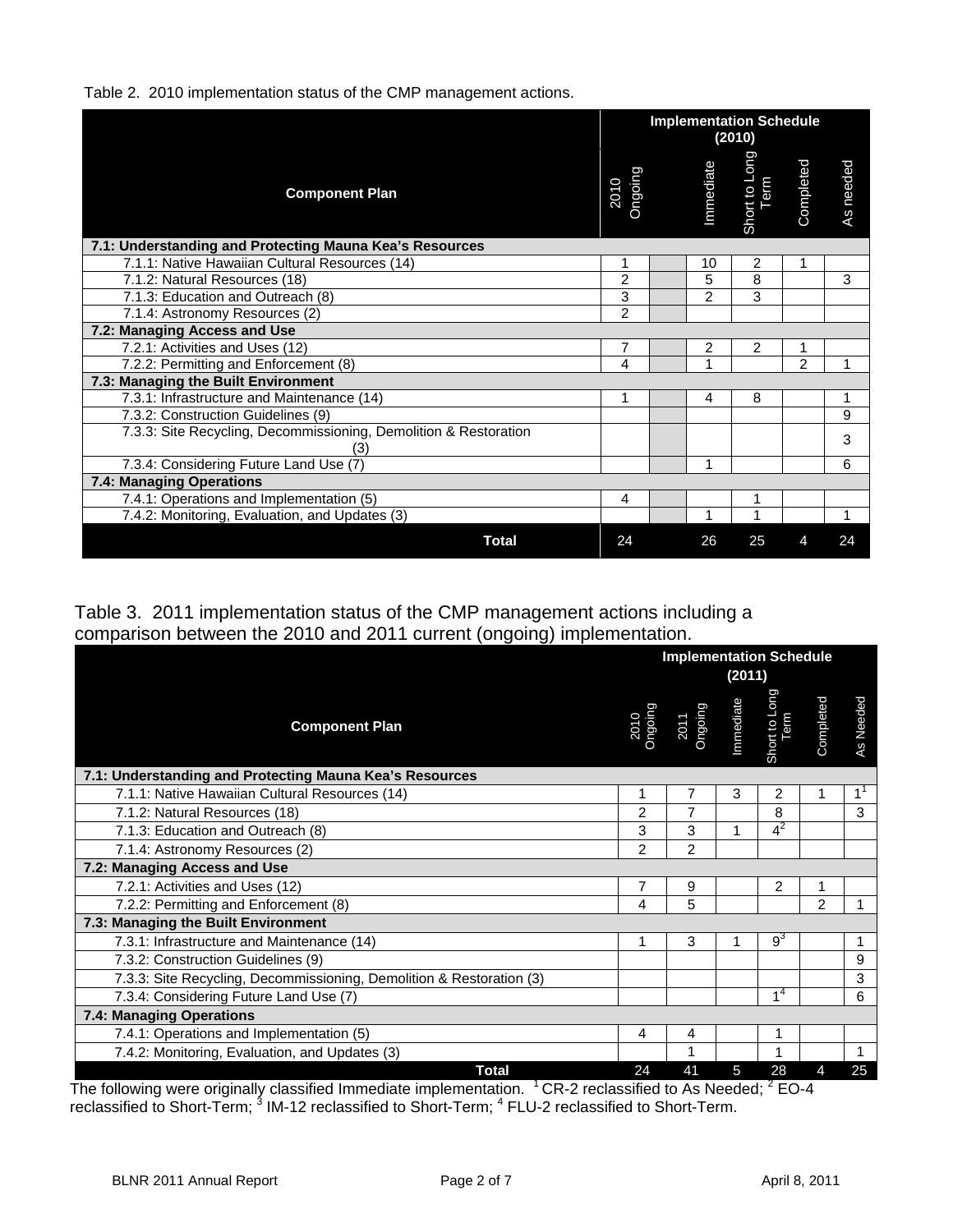#### **CMP Management Action Implementation Overview**

As reported last year, OMKM identified five priority categories to be implemented in the immediate term (1 – 3 years). Efforts (Ongoing) have been initiated in all of the categories and are described below.

### **Priority Categories:**

- Research
- Monitoring
- Resources Management Programs
- **Education, Training and Outreach**
- **Printed Materials & Public Forums**

A summary of the implementation of Ongoing management actions by priority category is presented in Table 4.

**Research.** In order to protect and manage the resources, it is necessary to assess the status of the resources by first establishing baseline data. Research to date has focused on the wēkiu bug, a candidate for protection under the Federal Endangered Species Act. Since 2005, OMKM, with funding assistance from the Institute for Astronomy, funded a research project to learn more about the biology and habitat range of the bug. Data collected from these efforts resulted in the U.S. Fish and Wildlife Service downgrading the threat status and lowering the priority for listing the bug as threatened or endangered. Beginning in 2007, OMKM began funding annual surveys of invasive arthropods. Efforts are concentrated at the mid-level facilities, which is considered the gateway for species entry to the summit, and at selected areas on the summit.

Research efforts on the wēkiu bug continue, but are now expanding to include botanical resources other arthropods, and climate change. OMKM is working with the Mauna Kea Management Board's Environment Committee in reviewing potential hydrology studies of the summit region.

| Initiate surveys and studies on flora and<br>fauna, geology and hydrology,<br>climate/weather and air quality, and<br>erosion.             | Research on other summit arthropods will<br>$\bullet$<br>commence in Fall 2011.<br>A botanical survey of UH's lands will<br>$\bullet$<br>commence in the summer 2011.<br>A 4-year climate change study will<br>٠<br>commence in the Fall 2011.<br>Potential/conceptual hydrology studies are<br>$\bullet$<br>currently being reviewed by the MKMB<br><b>Environment Committee.</b> |
|--------------------------------------------------------------------------------------------------------------------------------------------|------------------------------------------------------------------------------------------------------------------------------------------------------------------------------------------------------------------------------------------------------------------------------------------------------------------------------------------------------------------------------------|
| Initiate surveys of human activities and<br>needs such as commercial tour capacity<br>and fees, traffic, parking and public<br>facilities. | <b>OMKM and Mauna Kea Support Services</b><br>$\bullet$<br>are currently reviewing a parking plan for<br>the mid-level facility.<br>Rangers submit daily reports on human<br>$\bullet$<br>activities; data is inputted into a database.                                                                                                                                            |
| Continue studies on the wekiu bug<br>including habitat restoration.                                                                        | Research on the wekiu bug continues.<br>٠                                                                                                                                                                                                                                                                                                                                          |

**Monitoring.** Monitoring is an ongoing and long-term priority for assessing the status of the resources over a period of time. Archaeological and architectural inventory surveys of the Mauna Kea Science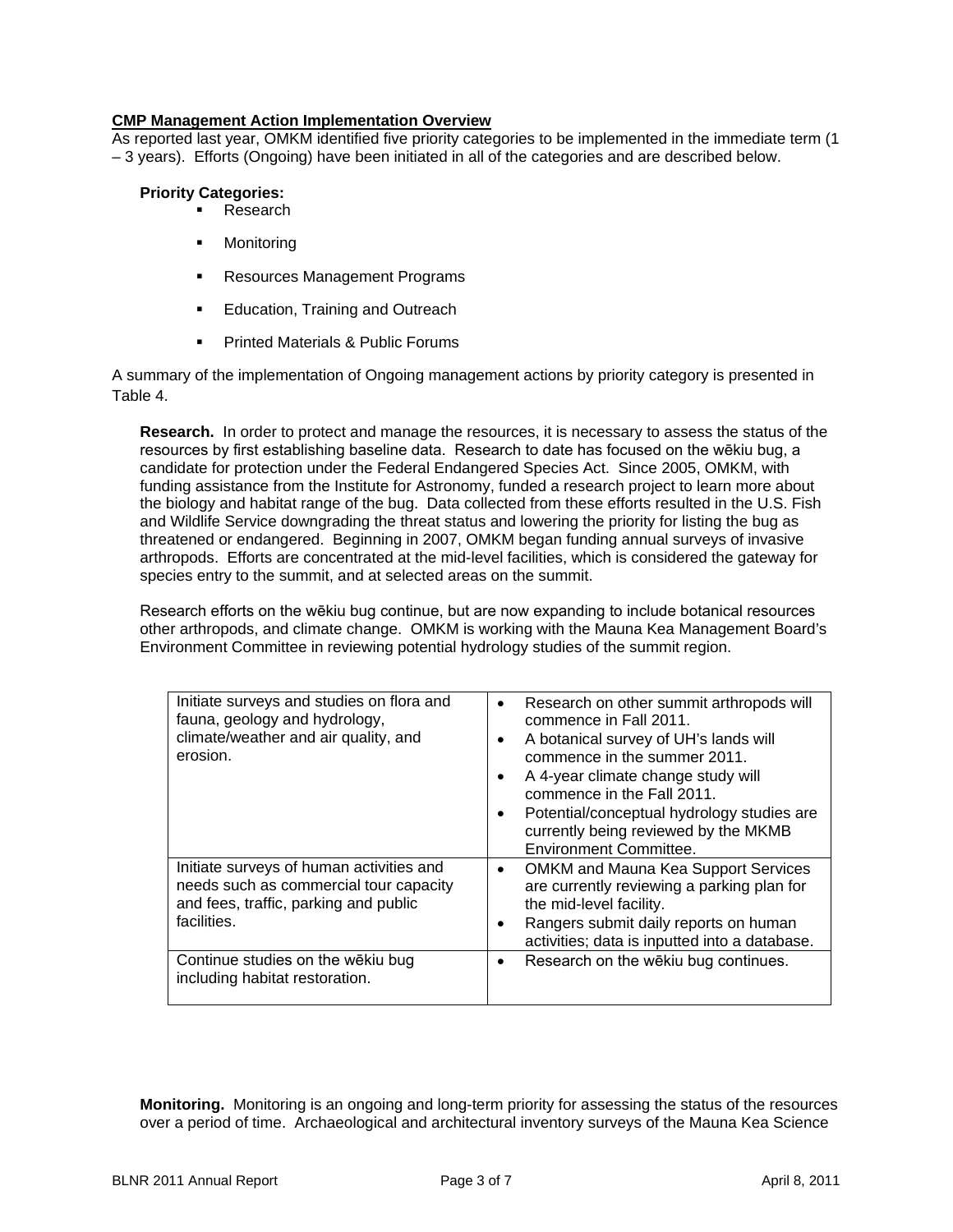Reserve, the summit access road corridor, and the mid-level facilities were completed following five years of intensive efforts. OMKM initiated the process for developing a burial treatment plan and a five-year monitoring plan of the archaeological resources.

Annual surveys of the wēkiu bug and alien arthropods continue. A monitoring plan for botanical resources will be developed following the baseline survey.

| Initiate monitoring of the archaeological<br>resources.                                                                | A monitoring plan is currently being<br>developed.                                                                                                        |
|------------------------------------------------------------------------------------------------------------------------|-----------------------------------------------------------------------------------------------------------------------------------------------------------|
| Continue surveys of the wekiu bug and<br>arthropods species.                                                           | Annual surveys of alien arthropods at the<br>$\bullet$<br>mid-level location and selected locations<br>on the summit.<br>Annual surveys of the wekiu bug. |
| Initiate monitoring of new categories of<br>resources using data obtained during the<br>baseline data gathering stage. | Monitoring plans will be developed<br>following baseline surveys, e.g., monitoring<br>of botanical resources.                                             |

**Resources Management Programs.** Concurrent with the gathering of baseline information is the need to develop and implement resource management programs. OMKM is working with Kahu Kū Mauna on several policy actions. There are two actions that Kahu Kū Mauna is looking for further guidance following the passage of the revised Conservation District Rules. In particular, the development of guidelines for constructing new cultural features including the "stacking of rocks".

Data from nine years of survey, the five-year life history study of the wēkiu bug, and weather and climate studies provide the basis for developing management programs for the bug. Invasive flora and fauna are a concern because of their potential impact on native species and the "health" of Mauna Kea's unique ecosystems. OMKM is working with the Big Island Invasive Species Committee, which includes members from DLNR, on the development of an invasive species control program.

| Development of protocols and/or polices<br>related to cultural practices.   | A burial treatment plan is being developed.<br>٠<br>Kahu Kū Mauna is researching policies of<br>$\bullet$<br>other agencies regarding the scattering of<br>cremains.                                                                                                   |
|-----------------------------------------------------------------------------|------------------------------------------------------------------------------------------------------------------------------------------------------------------------------------------------------------------------------------------------------------------------|
| Development of an invasive species control<br>plan.                         | OMKM is working with the Big Island<br>$\bullet$<br>Invasive Species Committee on the<br>development of an invasive species control<br>plan.                                                                                                                           |
| Development of a wekiu bug management<br>plan and habitat restoration plan. | Data from surveys, and forthcoming<br>$\bullet$<br>information from a 5-year research life<br>history project and a 5-year topographical<br>and wind dispersal study will provide the<br>basis for developing management and<br>habitat restoration plans for the bug. |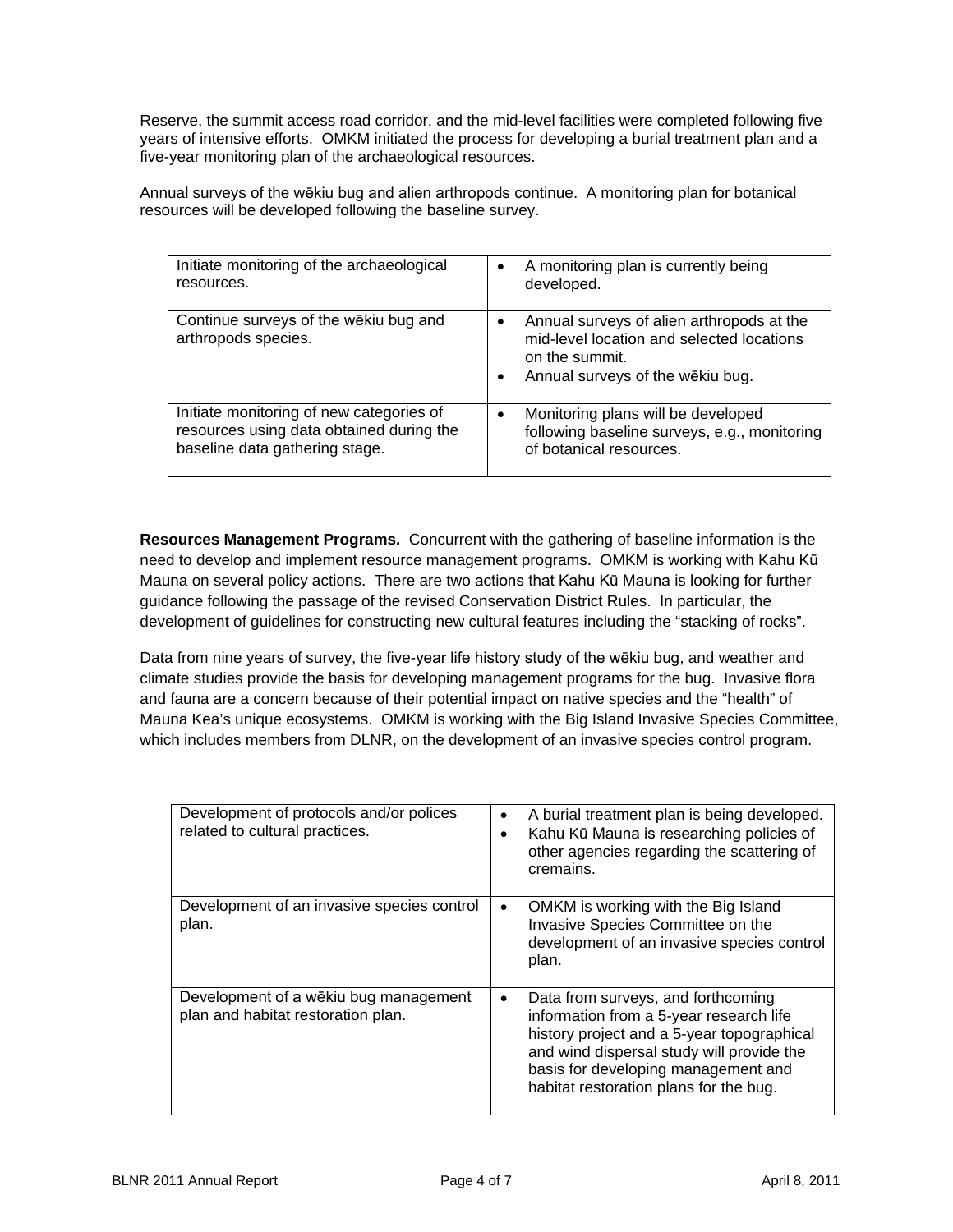Status of Implementation of the Remaining Immediate Actions

The five Immediate actions that are scheduled for implementation over the next year are the development of policies and guidelines (3) relating to cultural practices, assessing the need for additional public restrooms on the summit, and developing an educational and outreach program.

**Education, Training and Outreach.** OMKM recognizes the need to formally educate and train management staff, stakeholders, as well as the general public about the resources and significance of Mauna Kea. One of the key tenets of the Public Access Plan is that "an informed public is best prepared to make good decisions and act responsibly." OMKM is developing a cultural and natural resources orientation program that is applicable to a diverse group of users and visitors. OMKM continues its daily recording of data, for example, vehicle counts and hikers, which are collected by rangers. An outreach program will be developed based on the collection and compilation of data.

| Initiate programs to educate stakeholders,<br>management staff, and the general public. | OMKM is developing a cultural and natural<br>$\bullet$<br>resources orientation program that will be<br>used for construction workers, rangers,<br>Visitor Information Station and mid-level<br>employees, observatory personnel, and<br>commercial operators. |
|-----------------------------------------------------------------------------------------|----------------------------------------------------------------------------------------------------------------------------------------------------------------------------------------------------------------------------------------------------------------|
| Develop and maintain a GIS and database<br>program.                                     | Storage of data in a GIS-based system will<br>$\bullet$<br>be used in monitoring the resources.<br>Data, such as number of vehicles by<br>$\bullet$<br>vehicle type and hikers, are reported daily<br>by rangers and stored in a database.                     |
| Develop an outreach program.                                                            | The collection and compilation of data will<br>$\bullet$<br>provide the basis for an outreach program.                                                                                                                                                         |

**Printed Materials & Public Forums.** The education process and outreach efforts include the development of educational materials, such as brochures, signage and the dissemination of materials. OMKM has initiated the development of informational brochures, one for adults and one for children.

| Develop and print brochures.             | A brochure is being developed that will<br>$\bullet$<br>contain information about the resources<br>and significance of Mauna Kea for<br>public distribution at the Visitor<br>Information Station, 'Imiloa, and at<br>other targeted public venues.<br>A children's version on Mauna Kea will<br>be developed for use in outreach<br>programs at schools and for distribution<br>at public venues. |
|------------------------------------------|----------------------------------------------------------------------------------------------------------------------------------------------------------------------------------------------------------------------------------------------------------------------------------------------------------------------------------------------------------------------------------------------------|
| Distribution of informational materials. | Continue distribution of existing<br>brochures – cultural, visiting safely, and<br>Mauna Kea hazards. Update as<br>needed                                                                                                                                                                                                                                                                          |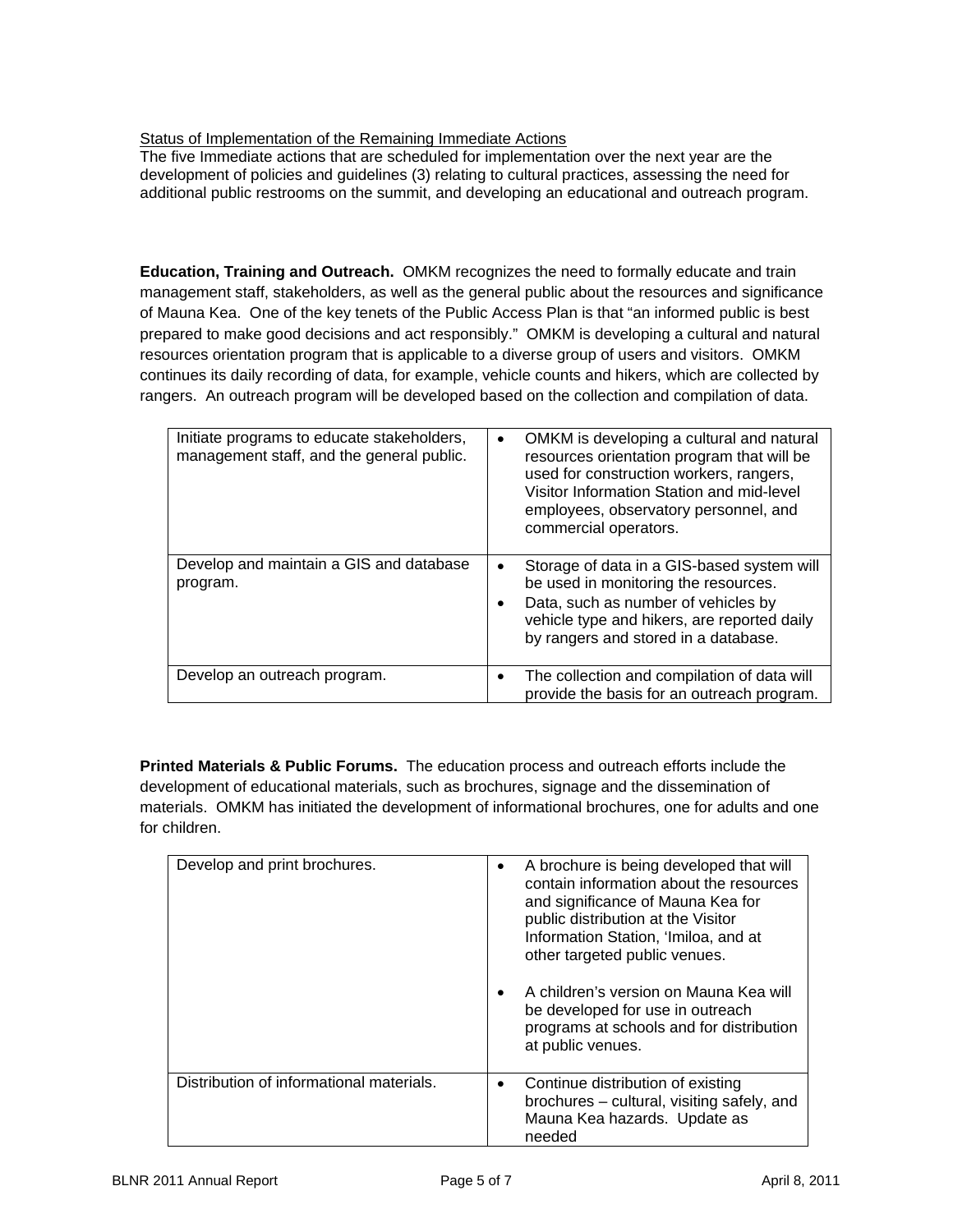| Participate in public events, community<br>gatherings and other opportunities to inform<br>the community about Mauna Kea. | Continue to, and seek opportunities to<br>participate or speak at public forums,<br>including community meetings,<br>organization's membership meetings,<br>etc. |
|---------------------------------------------------------------------------------------------------------------------------|------------------------------------------------------------------------------------------------------------------------------------------------------------------|
|---------------------------------------------------------------------------------------------------------------------------|------------------------------------------------------------------------------------------------------------------------------------------------------------------|

#### **Daily Implementation of Ongoing Actions**

The Mauna Kea rangers monitor activities on UH's leased lands on a daily basis. They record pertinent data including the number of vehicles by type (4 vs. 2-wheel drive, observatory, commercial and motorcycles). Through their interactions with the public they help to educate people about Mauna Kea. Many of the management actions relating to public and commercial activities, and trash pick-up and removal are carried out by the Rangers as part of their daily responsibilities.

#### **Administrative Rules**

OMKM convened an Administrative Rules Committee comprised of representatives from the various divisions of DLNR. Act 132, the statute that gave the University the authority to promulgate administrative rules, and the BLNR approved Public Access Plan provided policy and guidelines for developing rules. Both acknowledge the need for UH's rules to be consistent with rules on the DLNR adjacent lands. Assisting OMKM is the co-author of the Public Access Plan and a former DLNR employee with experience in drafting DLNR rules.

The first step involved a review and combining DOFAW, Sanctuaries and NAR rules into one document followed by a review to streamline the rules by removing, adding or modifying them to be compatible with Mauna Kea as they relate to public access. Concurrent activities included research of the University's policies relating to civil procedures including administrative processes, and research of other agencies' rules relating to commercial activity. With respect to the latter DLNR hierarchy of priorities was adopted as a guiding principal in formulating rules. This hierarchy is protection of the resources, followed by public activity, with commercial activities ranked third.

To date we have content drafts of the public activities and civil procedures sections. The public activities section incorporates many of the existing DLNR rules including, for example, proposing that UH follow existing hunting rules. Unlike public activities, the civil procedures section needed to incorporate UH's not DLNR's public policies. It will require finalization of the public and commercial activities sections to complete this section.

Discussion continues on determining the best procedures for commercial tour permits. While there exists a variety of state and federal commercial policies and rules, the committee is trying to find the "best fit" for addressing commercial tour permits on Mauna Kea. As part of its update to the Mauna Kea Management Board, OMKM will be seeking their insights on commercial tour activities and permits. A content draft of the commercial section is anticipated sometime in May.

Another partner in the rules development process is OHA. A meeting was held with staff members of OHA and OMKM will continue dialogue and meetings as OMKM/DLNR/OHA work to refine the rules. Reaching out to the public is a vital part of the rules development process. OMKM will be attending meetings of community associations and other community organizations to introduce them to UH's rule making process, provide some background on the issues and concerns relating to Mauna Kea and to get their input on their concerns and suggestions on the various rules' topics. This process may be slow, but it is deliberate so that OMKM can engage the community in a meaningful way.

It is anticipated that a completed draft for legal review will be ready by July/August 2011. Upon completion of their review it will be presented to the MKMB for their review and recommendation to the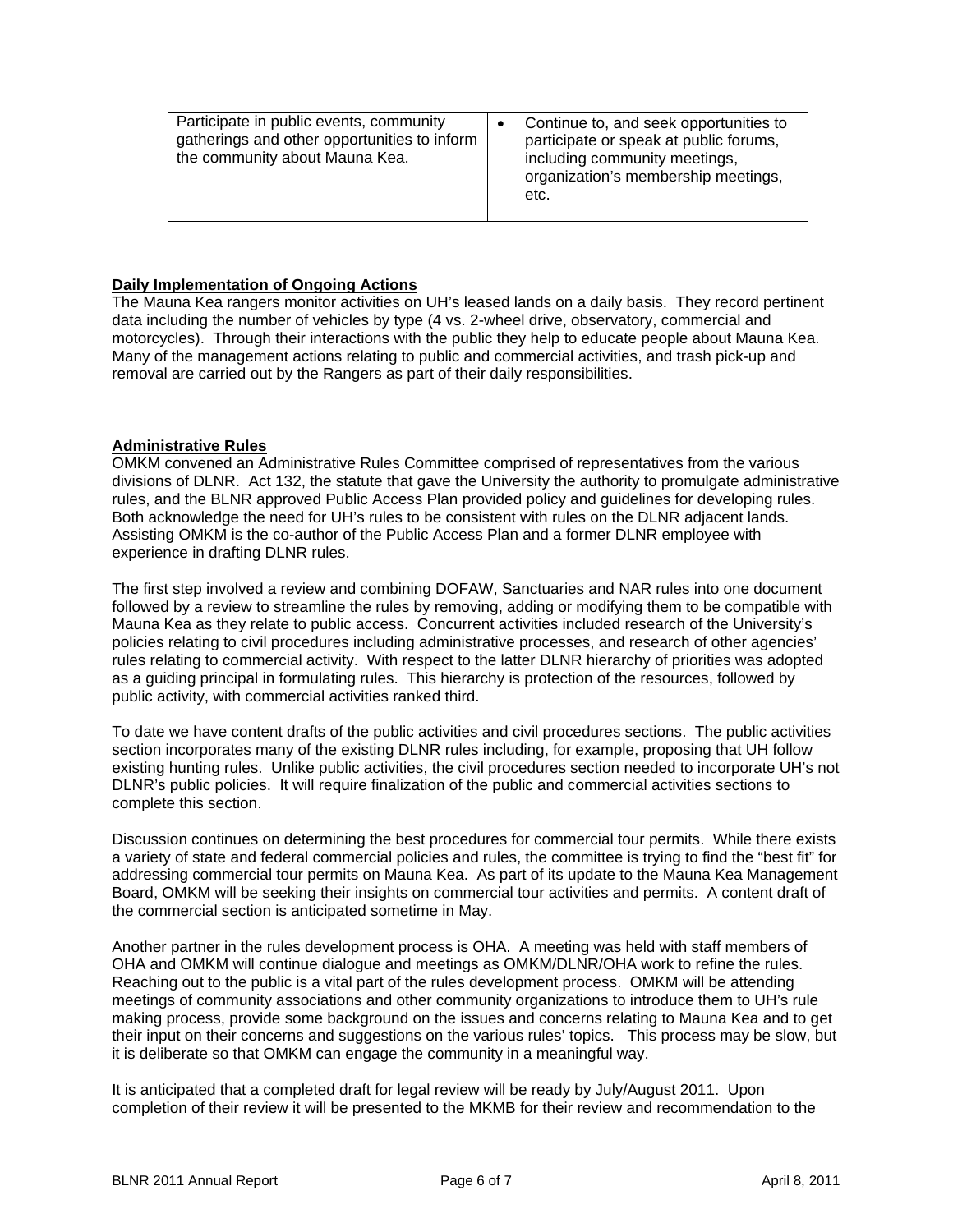Board of Regents. The Board of Regents in turn will make its determination on whether or not to authorize public hearings on the draft rules.

| <b>Ongoing Implementation</b>                                        |               |                                      |                           |                                      |                                          |
|----------------------------------------------------------------------|---------------|--------------------------------------|---------------------------|--------------------------------------|------------------------------------------|
|                                                                      |               | <b>Priority Categories</b><br>(2011) |                           |                                      |                                          |
| <b>Component Plans</b>                                               | Research      | Monitoring                           | Resources<br>Mgt Programs | Education,<br>Training &<br>Outreach | Printed<br>Materials<br>Public<br>Forums |
| 7.1: Understanding and Protecting Mauna Kea's Resources              |               |                                      |                           |                                      |                                          |
| 7.1.1: Native Hawaiian Cultural Resources (14)                       |               |                                      | 5                         | 1                                    |                                          |
| 7.1.2: Natural Resources (18)                                        | $\mathcal{P}$ | 1                                    | $\mathfrak{p}$            | 1                                    |                                          |
| 7.1.3: Education and Outreach (8)                                    |               |                                      |                           |                                      | 3                                        |
| 7.1.4: Astronomy Resources (2)                                       |               |                                      | $\overline{2}$            |                                      |                                          |
| 7.2: Managing Access and Use                                         |               |                                      |                           |                                      |                                          |
| 7.2.1: Activities and Uses (12)                                      |               |                                      | 8                         | 1                                    |                                          |
| 7.2.2: Permitting and Enforcement (8)                                |               |                                      | 4                         | 1                                    |                                          |
| 7.3: Managing the Built Environment                                  |               |                                      |                           |                                      |                                          |
| 7.3.1: Infrastructure and Maintenance (14)                           |               |                                      | $\overline{2}$            | 1                                    |                                          |
| 7.3.2: Construction Guidelines (9)                                   |               |                                      |                           |                                      |                                          |
| 7.3.3: Site Recycling, Decommissioning, Demolition & Restoration (3) |               |                                      |                           |                                      |                                          |
| 7.3.4: Considering Future Land Use (7)                               |               |                                      |                           |                                      |                                          |
| 7.4: Managing Operations                                             |               |                                      |                           |                                      |                                          |
| 7.4.1: Operations and Implementation (5)                             |               |                                      | 2                         |                                      |                                          |
| 7.4.2: Monitoring, Evaluation, and Updates (3)                       |               |                                      |                           |                                      |                                          |
| <b>Total</b>                                                         | 2             | 2                                    | 25                        | 6                                    | 5                                        |

# Table 4. Summary of implementation of Ongoing management actions by priority category.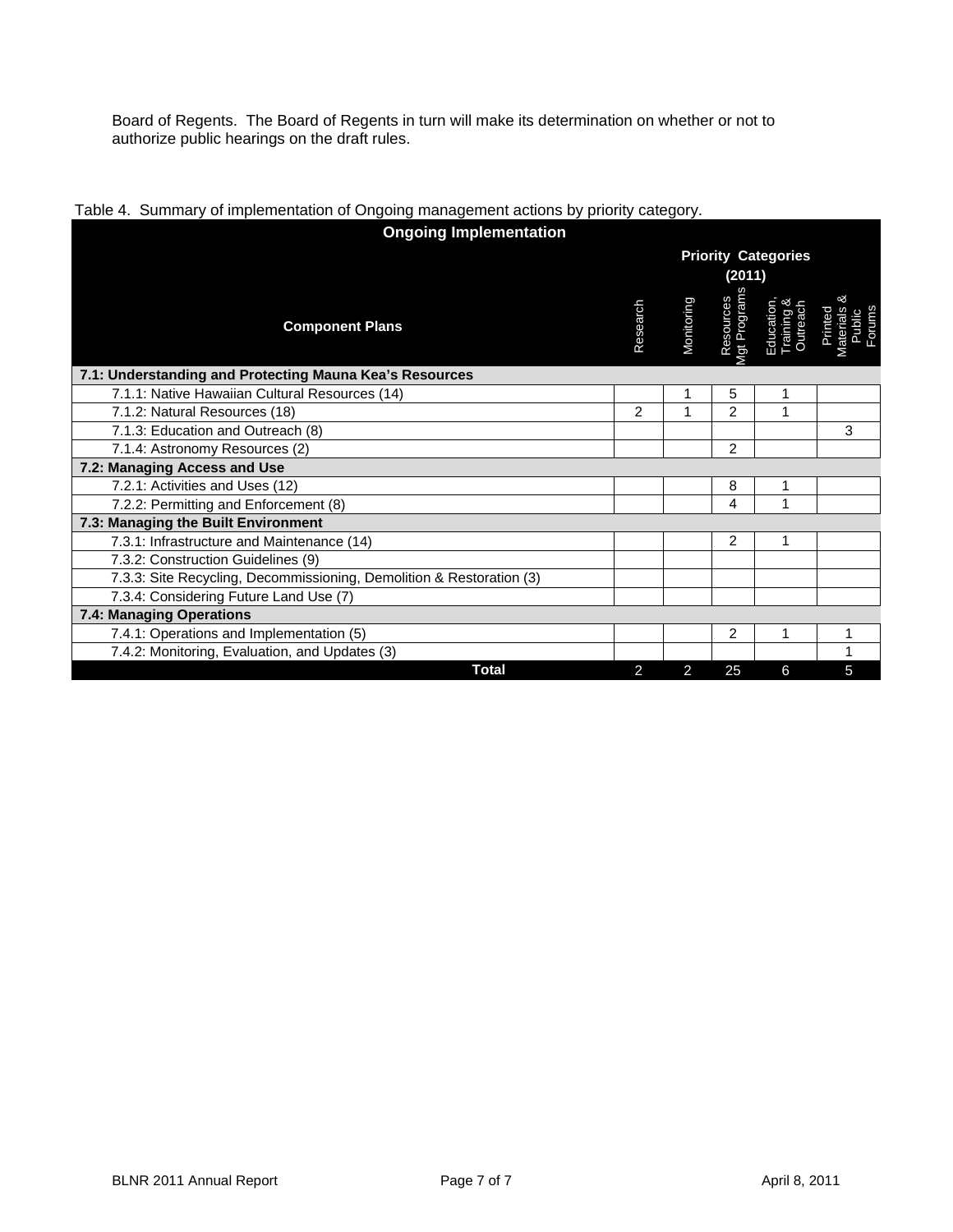# **Appendix A**

# **April 2011 Summary of Ongoing, Completed and As Needed Mauna Kea CMP Management Actions and Relationship to the CMP Sub Plans**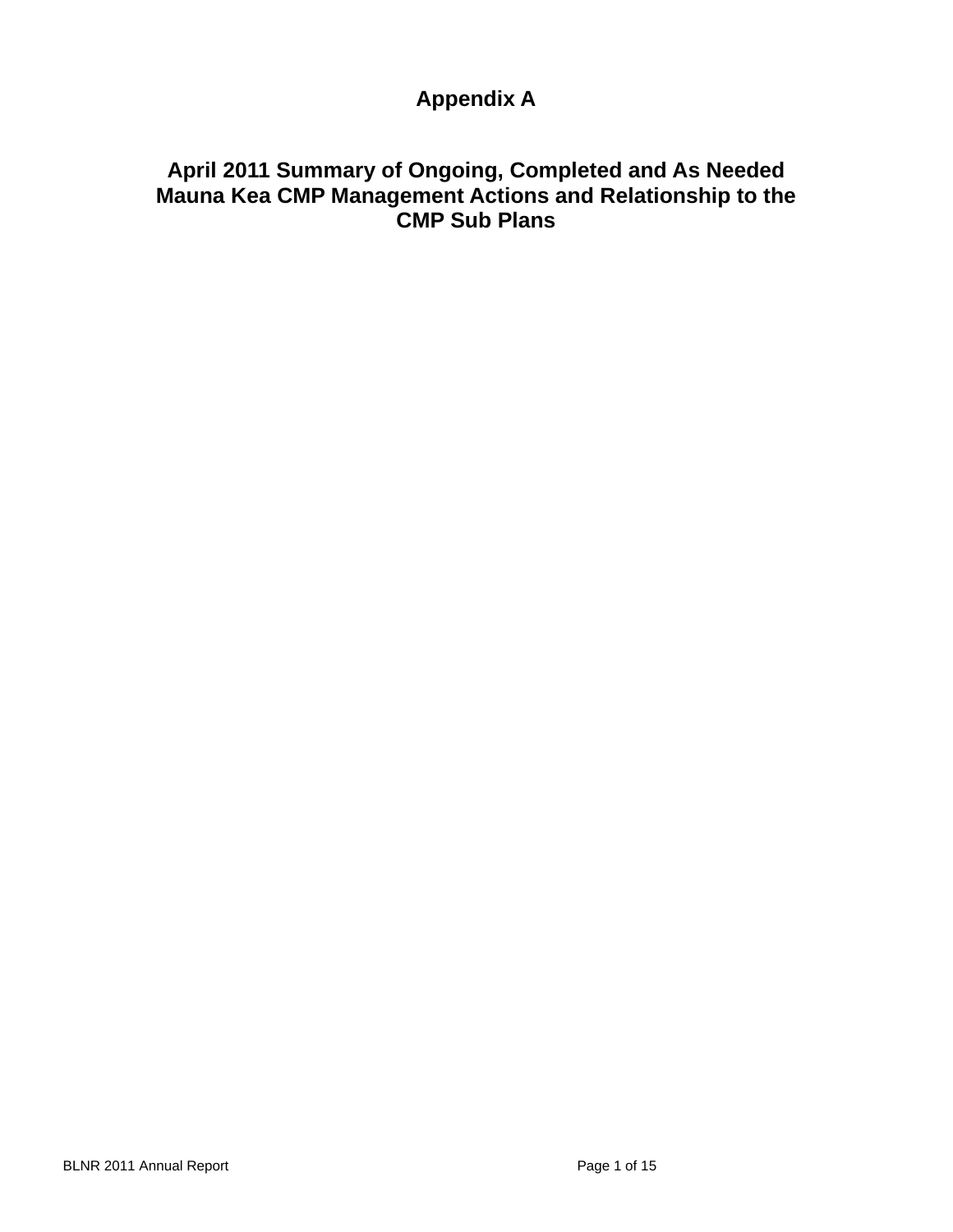This page intentionally left blank.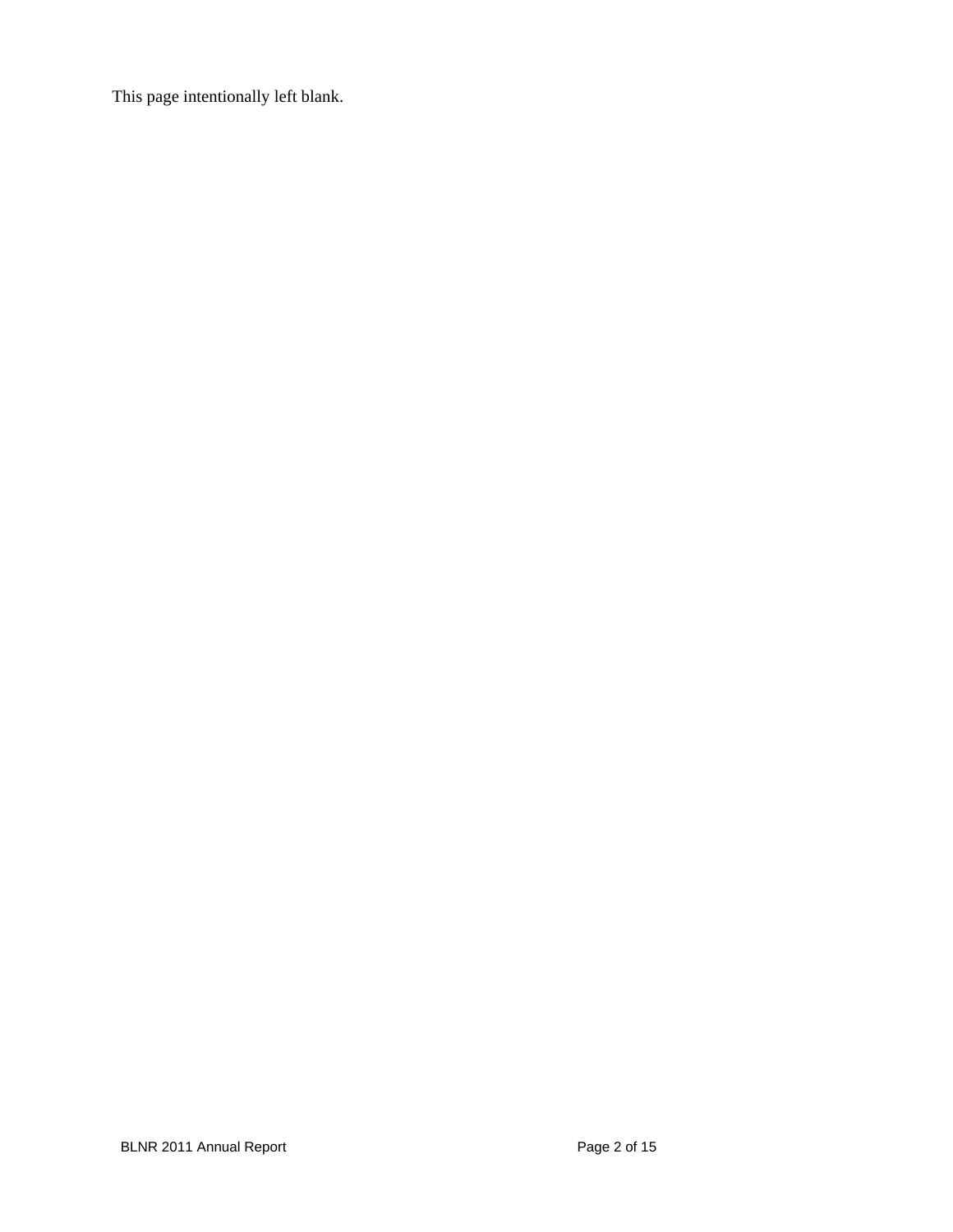|                   | <b>COMPONENT PLAN: UNDERSTANDING AND PROTECTING MAUNA KEA'S RESOURCES</b>                                                                                                                                                                                                                                                             |                 |                                                                                                                                                                                                                                             |                                                              |  |  |
|-------------------|---------------------------------------------------------------------------------------------------------------------------------------------------------------------------------------------------------------------------------------------------------------------------------------------------------------------------------------|-----------------|---------------------------------------------------------------------------------------------------------------------------------------------------------------------------------------------------------------------------------------------|--------------------------------------------------------------|--|--|
|                   |                                                                                                                                                                                                                                                                                                                                       | Implementation  |                                                                                                                                                                                                                                             |                                                              |  |  |
|                   |                                                                                                                                                                                                                                                                                                                                       | <b>Schedule</b> | <b>Comments</b>                                                                                                                                                                                                                             | <b>Sub Plans</b>                                             |  |  |
|                   |                                                                                                                                                                                                                                                                                                                                       |                 | <b>NATIVE HAWAIIAN CULTURAL RESOURCES</b>                                                                                                                                                                                                   |                                                              |  |  |
| <b>Management</b> |                                                                                                                                                                                                                                                                                                                                       |                 |                                                                                                                                                                                                                                             |                                                              |  |  |
| $CR-1$            | Kahu Kū Mauna shall work with families with lineal and<br>historical connections to Mauna Kea, cultural practitioners, and<br>other Native Hawaiian groups, including the Mauna Kea<br>Management Board's Hawaiian Culture Committee, toward the<br>development of appropriate procedures and protocols regarding<br>cultural issues. | Ongoing         | Identification of lineal and historical connections will be part of<br>the development of the Burial Treatment Plan (see CR-13).                                                                                                            | NRMP 5.1.1<br><b>CRMP 4.2.1</b><br>PAP 2.3, 6.1,<br>6.3, 6.8 |  |  |
| $CR-3$            | Conduct educational efforts to generate public awareness about<br>the importance of preserving the cultural landscape.                                                                                                                                                                                                                | Ongoing         | Rangers through their interaction with the visiting public help to<br>educate them about Mauna Kea.<br>UH is developing an informational brochure.<br>UH is also working with 'Imiloa on the development of a cultural<br>training program. | <b>NRMP 4.4.2</b><br>CRMP 4.3.3<br>PAP 4.2, 5.2,<br>6.1      |  |  |
| $CR-2$            | Support application for designation of the summit region of<br>Mauna Kea as a Traditional Cultural Property, per the National<br>Historic Preservation Act of 1966, as amended, 16 U.S.C. 470<br>et seq. in consultation with the larger community.                                                                                   | Short-term      |                                                                                                                                                                                                                                             | CRMP 2.4.2.1                                                 |  |  |
|                   | <b>Cultural Practices</b>                                                                                                                                                                                                                                                                                                             |                 |                                                                                                                                                                                                                                             |                                                              |  |  |
| $CR-5$            | Develop and adopt guidelines for the culturally appropriate<br>placement and removal of offerings.                                                                                                                                                                                                                                    | Immediate       |                                                                                                                                                                                                                                             | CRMP 4.2.1.3<br>PAP 6.3. 6.8                                 |  |  |
| CR-6              | Develop and adopt guidelines for the visitation and use of<br>ancient shrines.                                                                                                                                                                                                                                                        | Immediate       |                                                                                                                                                                                                                                             | CRMP 4.2.1.5<br>PAP 2.7.2, 6.3                               |  |  |
| $CR-7$            | Kahu Kū Mauna shall take the lead in determining the<br>appropriateness of constructing new Hawaiian cultural features.                                                                                                                                                                                                               | Immediate       | Kahu Kū Mauna waiting for the new conservation district rules to<br>be approved before taking action.                                                                                                                                       | CRMP 4.2.1.6                                                 |  |  |
| CR-8              | Develop and adopt a management policy for the UH Mgt. Areas<br>on the scattering of cremated human remains.                                                                                                                                                                                                                           | Ongoing         | OMKM is working with Kahu Kū Mauna. Reviewing Dept. of<br>Health, DOFAW and Nat'l Park polices.                                                                                                                                             |                                                              |  |  |
| CR-9              | A management policy for the culturally appropriateness of<br>building ahu or "stacking of rocks" will need to be developed by<br>Kahu Kū Mauna who may consider similar policies adopted by<br>Hawai'i Volcanoes National Park.                                                                                                       | Ongoing         | Kahu Kū Mauna waiting for the new conservation district rules to<br>be approved before taking action. Following the 14-day rule; any<br>new ahu without a permit is removed after 14 days.                                                  | CRMP 4.2.1.8<br><b>PAP 6.8</b>                               |  |  |
| $CR-4$            | Establish a process for ongoing collection of information on<br>traditional, contemporary, and customary cultural practices.                                                                                                                                                                                                          | Short-Term      |                                                                                                                                                                                                                                             | CRMP 4.2.1.1                                                 |  |  |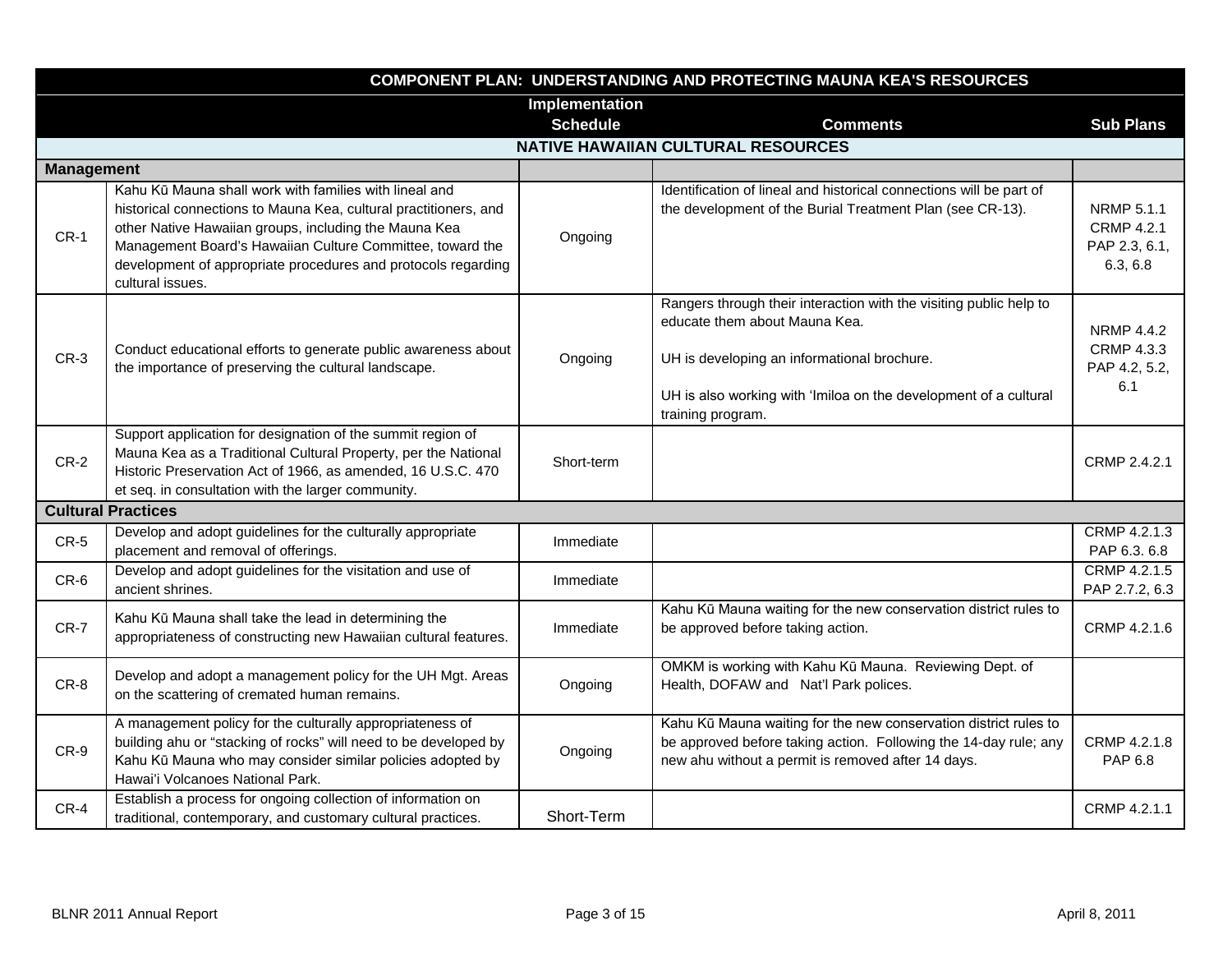|              | <b>COMPONENT PLAN: UNDERSTANDING AND PROTECTING MAUNA KEA'S RESOURCES</b>                                                                                                                                                                                    |                 |                                                                                                                                 |                                     |  |  |  |
|--------------|--------------------------------------------------------------------------------------------------------------------------------------------------------------------------------------------------------------------------------------------------------------|-----------------|---------------------------------------------------------------------------------------------------------------------------------|-------------------------------------|--|--|--|
|              | Implementation                                                                                                                                                                                                                                               |                 |                                                                                                                                 |                                     |  |  |  |
|              |                                                                                                                                                                                                                                                              | <b>Schedule</b> | <b>Comments</b>                                                                                                                 | <b>Sub Plans</b>                    |  |  |  |
|              | <b>Historic Properties</b>                                                                                                                                                                                                                                   |                 |                                                                                                                                 |                                     |  |  |  |
| <b>CR-10</b> | Develop and implement a historic property monitoring<br>program to systematically monitor the condition of the historic<br>district and all historic properties, including cultural sites and<br>burials.                                                    | Ongoing         | OMKM is working with a consultant on the development of a<br>monitoring plan.                                                   | <b>CRMP 4.3.1</b><br><b>PAP 5.2</b> |  |  |  |
| CR-11        | Complete an archaeological survey of the portions of the<br>Summit Access Road corridor that are under UH<br>management.                                                                                                                                     | Completed       |                                                                                                                                 | <b>CRMP 4.3.7</b>                   |  |  |  |
| <b>CR-12</b> | Consult with Kahu Kū Mauna about establishing buffers<br>(preservation zones) around known historic sites in the<br>Astronomy Precinct, to protect them from potential future<br>development.                                                                | As Needed       | Kahu Kū Mauna determined that this should be reviewed on<br>a case-by-case basis instead of taking Immediate<br>implementation. | <b>CRMP 4.2.7</b>                   |  |  |  |
| $CR-13$      | Develop and implement a burial treatment plan for the UH<br>Management Areas in consultation with Kahu Kū Mauna<br>Council, MKMB's Hawaiian Culture Committee, the Hawai'i<br>Island Burial Council, recognized lineal or cultural<br>descendants, and SHPD. | Ongoing         | OMKM is working with a consultant on the development of a<br>burial treatment plan.                                             | CRMP 4.3.2,<br>4.3.7                |  |  |  |
| <b>CR-14</b> | Immediately report any disturbance of a shrine or burial site<br>to the rangers, DOCARE, Kahu Kū Mauna Council, and<br>SHPD.                                                                                                                                 | Ongoing         | Rangers report disturbance to OMKM.                                                                                             | CRMP 4.3.1.6<br>PAP 2.5.1           |  |  |  |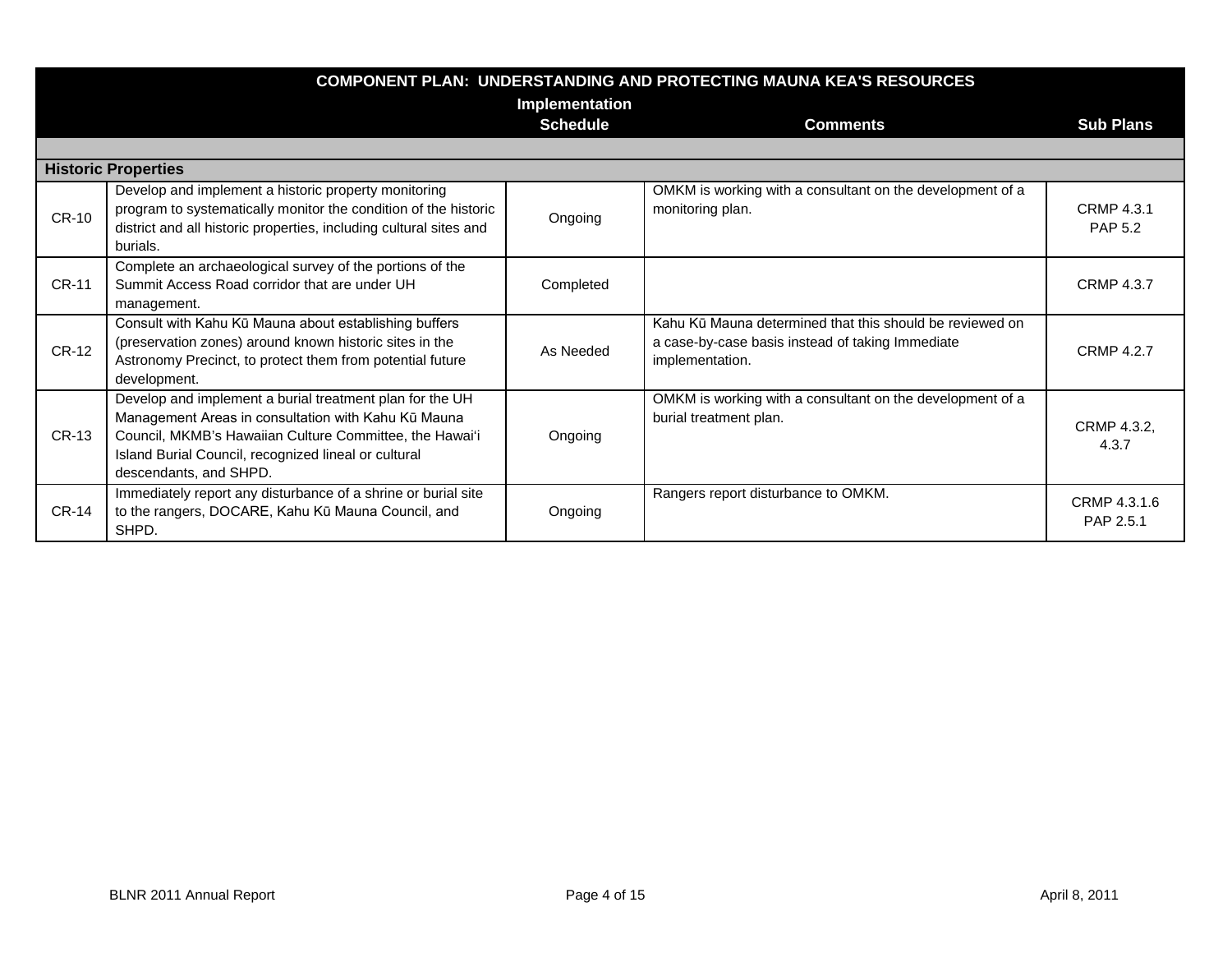| <b>COMPONENT PLAN: UNDERSTANDING AND PROTECTING MAUNA KEA'S RESOURCES</b> |                                                                                                                                                                                                 |                          |                                                                                                                                                           |                                                     |
|---------------------------------------------------------------------------|-------------------------------------------------------------------------------------------------------------------------------------------------------------------------------------------------|--------------------------|-----------------------------------------------------------------------------------------------------------------------------------------------------------|-----------------------------------------------------|
|                                                                           |                                                                                                                                                                                                 | Implementation           |                                                                                                                                                           |                                                     |
|                                                                           |                                                                                                                                                                                                 | <b>Schedule</b>          | <b>Comments</b>                                                                                                                                           | <b>Sub Plans</b>                                    |
|                                                                           |                                                                                                                                                                                                 | <b>NATURAL RESOURCES</b> |                                                                                                                                                           |                                                     |
|                                                                           | <b>Threat Prevention and Control</b>                                                                                                                                                            |                          |                                                                                                                                                           |                                                     |
| NR-6                                                                      | Reduce threats to natural resources by educating stakeholders<br>and the public about Mauna Kea's unique natural resources.                                                                     | Ongoing                  | Rangers through their interaction with the visiting public help to<br>educate them about Mauna Kea.<br>OMKM will be developing an informational brochure. | NRMP 4.4<br>PAP 2.7.1, 4.2<br>5.2, 6.1, 6.3,<br>6.6 |
| $NR-2$                                                                    | Limit damage caused by invasive species through creation of<br>an invasive species prevention and control program.                                                                              | Ongoing                  | OMKM is working with the Big Island Invasive Species<br>Committee on the development of an invasive species<br>prevention and control program.            | NRMP 4.2.3.7,<br>4.3<br>PAP 2.7.1, 6.3              |
| NR-1                                                                      | Limit threats to natural resources through management of<br>permitted activities and uses.                                                                                                      | Short-term               |                                                                                                                                                           | NRMP 4.2.3                                          |
| $NR-3$                                                                    | Maintain native plant and animal populations and biological<br>diversity.                                                                                                                       | Mid and Long-term        |                                                                                                                                                           | NRMP 4.2.3.8                                        |
| NR-4                                                                      | Minimize barriers to species migration to help maintain<br>populations and protect ecosystem processes and<br>development.                                                                      | Mid and Long-term        |                                                                                                                                                           | NRMP 4.2.3.11                                       |
| $NR-5$                                                                    | Manage ecosystems to allow for response to climate change.                                                                                                                                      | Long-term                |                                                                                                                                                           | NRMP 4.2.3.11                                       |
|                                                                           | <b>Ecosystem Protection, Enhancement &amp; Restoration</b>                                                                                                                                      |                          |                                                                                                                                                           |                                                     |
| NR-7                                                                      | Delineate areas of high native diversity, unique communities,<br>or unique geological features within the Astronomy Precinct<br>and at Hale Pōhaku and consider protection from<br>development. | Short and Mid-<br>term   |                                                                                                                                                           | <b>NRMP 4.1,</b><br>4.2.3.1                         |
| NR-8                                                                      | Consider fencing areas of high native biodiversity or<br>populations of endangered species to keep out feral ungulates<br>(applies to areas below 12,800 ft elevation).                         | Mid-term                 |                                                                                                                                                           | NRMP 4.2.3.7,<br>4.3                                |
| NR-9                                                                      | Increase native plant density and diversity through an<br>outplanting program.                                                                                                                  | Long-term                |                                                                                                                                                           | NRMP 4.3, 4.4                                       |
| <b>NR-10</b>                                                              | Incorporate mitigation plans into project planning and conduct<br>mitigation following new development.                                                                                         | As needed                |                                                                                                                                                           | NRMP 4.3                                            |
| <b>NR-11</b>                                                              | Conduct habitat rehabilitation projects following unplanned<br>disturbances.                                                                                                                    | As needed                |                                                                                                                                                           | <b>NRMP 4.3</b>                                     |
| <b>NR-12</b>                                                              | Create restoration plans and conduct habitat restoration<br>activities, as needed.                                                                                                              | As needed                |                                                                                                                                                           | NRMP 4.3                                            |
|                                                                           |                                                                                                                                                                                                 |                          |                                                                                                                                                           |                                                     |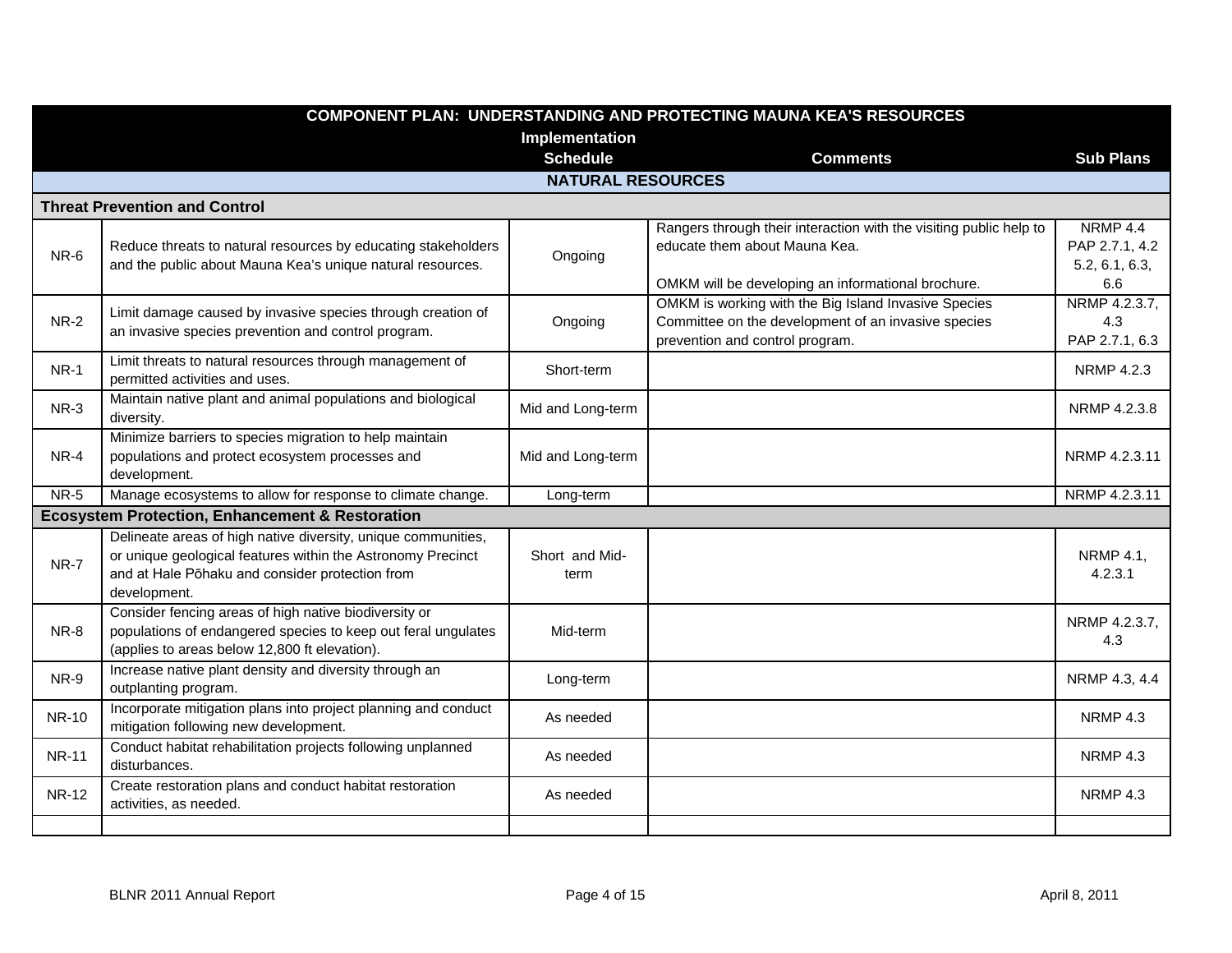| <b>COMPONENT PLAN: UNDERSTANDING AND PROTECTING MAUNA KEA'S RESOURCES</b> |                                                                                                                                                                                                                                    |                           |                                                                                                                                                                                                                                                             |                                                       |  |
|---------------------------------------------------------------------------|------------------------------------------------------------------------------------------------------------------------------------------------------------------------------------------------------------------------------------|---------------------------|-------------------------------------------------------------------------------------------------------------------------------------------------------------------------------------------------------------------------------------------------------------|-------------------------------------------------------|--|
|                                                                           |                                                                                                                                                                                                                                    | Implementation            |                                                                                                                                                                                                                                                             |                                                       |  |
|                                                                           |                                                                                                                                                                                                                                    | <b>Schedule</b>           | <b>Comments</b>                                                                                                                                                                                                                                             | <b>Sub Plans</b>                                      |  |
|                                                                           |                                                                                                                                                                                                                                    | <b>NATURAL RESOURCES</b>  |                                                                                                                                                                                                                                                             |                                                       |  |
|                                                                           | <b>Program Management</b>                                                                                                                                                                                                          |                           |                                                                                                                                                                                                                                                             |                                                       |  |
| <b>NR-13</b>                                                              | Increase communication, networking, and collaborative<br>opportunities to support management and protection of natural<br>resources.                                                                                               | Ongoing                   | OMKM has established and continues to establish working<br>relationships with the community and DLNR through working<br>groups such as the Environment and Rules Committees; the<br>Mauna Kea Neighbors, Big Island Invasive Species Committee,<br>and OHA. | <b>NRMP</b><br>4.1.3.3,<br>4.3, 5.1.3<br>PAP 4.2, 4.5 |  |
| <b>NR-14</b>                                                              | Use the principles of adaptive management when developing<br>programs and methodologies. Review programs annually and<br>revise any component plan every five years, based on the<br>results of the program review.                | Short-term /<br>As needed |                                                                                                                                                                                                                                                             | <b>NRMP 5.2</b><br>PAP 5.1, 5.2,<br>6.4, 6.7, 7       |  |
|                                                                           | <b>Inventory, Monitoring and Research</b>                                                                                                                                                                                          |                           |                                                                                                                                                                                                                                                             |                                                       |  |
| <b>NR-16</b>                                                              | Conduct regular long-term monitoring, as outlined in an<br>inventory, monitoring, and research plan.                                                                                                                               | Ongoing                   | Annual wēkiu bug surveys. Other monitoring plans to be<br>developed following baseline surveys.                                                                                                                                                             | NRMP <sub>4.1</sub><br><b>PAP 6.4</b>                 |  |
| <b>NR-18</b>                                                              | Develop geo-spatial database of all known natural resources<br>and their locations in the UH Management Areas that can serve<br>as baseline documentation against change and provide<br>information essential for decision-making. | Ongoing                   | Wēkiu bug data has been mapped. All future survey data will<br>be mapped.                                                                                                                                                                                   | <b>NRMP 4.1.</b><br>4.5                               |  |
| <b>NR-15</b>                                                              | Conduct baseline inventories of high-priority resources, as<br>outlined in an inventory, monitoring, and research plan.                                                                                                            | Ongoing                   | Baseline surveys of invasive arthropods continue. A botanical<br>survey is planned for Summer 2011                                                                                                                                                          | NRMP <sub>4.1</sub>                                   |  |
| <b>NR-17</b>                                                              | Conduct research to fill knowledge gaps that cannot be<br>addressed through inventory and monitoring.                                                                                                                              | Ongoing                   | OMKM is funding a study on climate change and potential<br>impact to the summit ecosystem.                                                                                                                                                                  | <b>NRMP</b><br>4.1.2.3                                |  |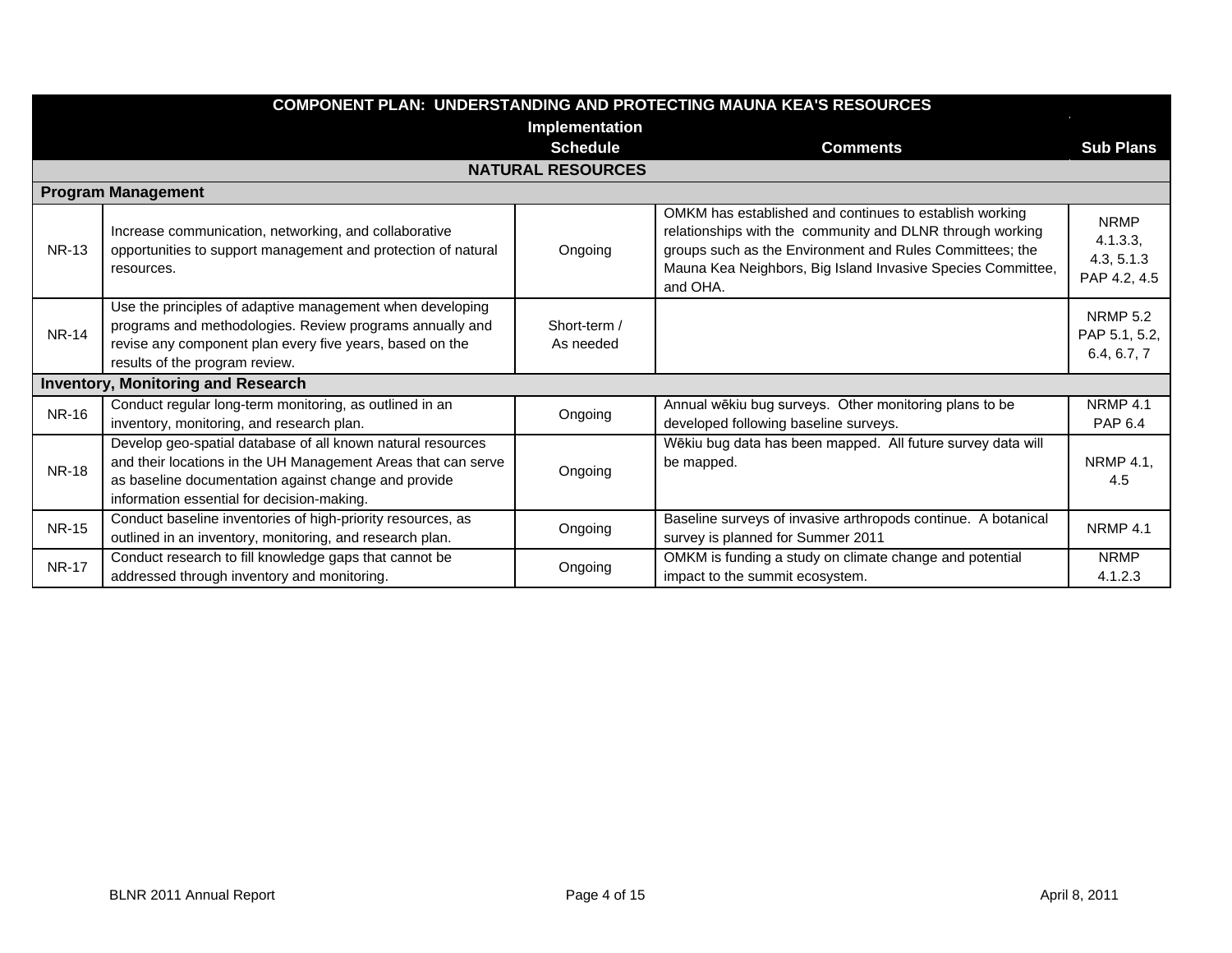| <b>COMPONENT PLAN: UNDERSTANDING AND PROTECTING MAUNA KEA'S RESOURCES</b> |                                                                                                                                                                                                                                                                                                                                                                                    |                               |                                                                                                                                                                                                                       |                                                                        |
|---------------------------------------------------------------------------|------------------------------------------------------------------------------------------------------------------------------------------------------------------------------------------------------------------------------------------------------------------------------------------------------------------------------------------------------------------------------------|-------------------------------|-----------------------------------------------------------------------------------------------------------------------------------------------------------------------------------------------------------------------|------------------------------------------------------------------------|
|                                                                           |                                                                                                                                                                                                                                                                                                                                                                                    | Implementation                |                                                                                                                                                                                                                       |                                                                        |
|                                                                           |                                                                                                                                                                                                                                                                                                                                                                                    | <b>Schedule</b>               | <b>Comments</b>                                                                                                                                                                                                       | <b>Sub Plans</b>                                                       |
|                                                                           |                                                                                                                                                                                                                                                                                                                                                                                    | <b>EDUCATION AND OUTREACH</b> |                                                                                                                                                                                                                       |                                                                        |
|                                                                           | <b>Program Development</b>                                                                                                                                                                                                                                                                                                                                                         |                               |                                                                                                                                                                                                                       |                                                                        |
| $EO-1$                                                                    | Develop and implement education and outreach program                                                                                                                                                                                                                                                                                                                               | Immediate and<br>Short-term   |                                                                                                                                                                                                                       | <b>NRMP 4.1</b><br>CRMP 4.3.3<br>PAP 2.7.1, 4.2,<br>5.2, 6.1, 6.3, 6.6 |
| <b>Education</b>                                                          |                                                                                                                                                                                                                                                                                                                                                                                    |                               |                                                                                                                                                                                                                       |                                                                        |
| $EO-3$                                                                    | Continue to develop, update, and distribute materials<br>explaining important aspects of Mauna Kea.                                                                                                                                                                                                                                                                                | Ongoing                       | Materials on culture, visiting safely and responsibly and<br>Mauna Kea hazards are distributed at the Visitor Information<br>Station.                                                                                 | <b>NRMP 4.4</b><br><b>CRMP 4.3.3</b><br>PAP 6.1                        |
| $EO-4$                                                                    | Develop and implement a signage plan to improve signage<br>throughout the UH Management Areas (interpretive, safety,<br>rules and regulations).                                                                                                                                                                                                                                    | Short Term                    | This was originally classified as Immediate implementation but<br>has been deferred to Short Term to accommodate the accrual<br>of additional resource information.                                                   | <b>NRMP 4.4.2</b><br>PAP 4.2, 5.2, 6.2                                 |
| $EO-5$                                                                    | Develop interpretive features such as self-guided cultural<br>walks and volunteer-maintained native plant gardens.                                                                                                                                                                                                                                                                 | Mid-term                      |                                                                                                                                                                                                                       | NRMP 4.3, 4.4.2<br>CRMP 4.3.3<br>PAP 6.2                               |
| $EO-6$                                                                    | Engage in outreach and partnerships with schools, by<br>collaborating with local experts, teachers, and university<br>researchers, and by working with the 'Imiloa Astronomy<br>Center of Hawai'i.                                                                                                                                                                                 | Mid-term                      |                                                                                                                                                                                                                       | <b>NRMP 4.4.2</b><br>PAP 5.2, 6.1                                      |
| $EO-2$                                                                    | Require orientation of users, with periodic updates and a<br>certificate of completion, including but not limited to visitors,<br>employees, observatory staff, contractors, and commercial<br>and recreational users.                                                                                                                                                             | Long-term                     |                                                                                                                                                                                                                       | <b>NRMP 4.4.2</b><br>PAP 6.1, 6.6                                      |
| <b>Outreach</b>                                                           |                                                                                                                                                                                                                                                                                                                                                                                    |                               |                                                                                                                                                                                                                       |                                                                        |
| $EO-7$                                                                    | Continue and increase opportunities for community members<br>to provide input to cultural and natural resources<br>management activities on Mauna Kea, to ensure systematic<br>input regarding planning, management, and operational<br>decisions that affect natural resources, sacred materials or<br>places, or other ethnographic resources with which they are<br>associated. | Ongoing                       | OMKM through the MKMB, Kahu Kū Mauna, Environment and<br>Rules Committees provide opportunity for members of the<br>community and other organizations to participate in the<br>management activities of the mountain. | <b>NRMP 4.4.2</b><br><b>CRMP 5.3</b><br>PAP 5.2, 6.3, 6.8              |
| $EO-8$                                                                    | Provide opportunities for community members to participate<br>in stewardship activities.                                                                                                                                                                                                                                                                                           | Ongoing                       | OMKM through the MKMB, Kahu Kū Mauna, Environment and<br>Rules Committees provide opportunity for members of the<br>community to participate in the management activities of the<br>mountain.                         | <b>NRMP 4.4.2</b>                                                      |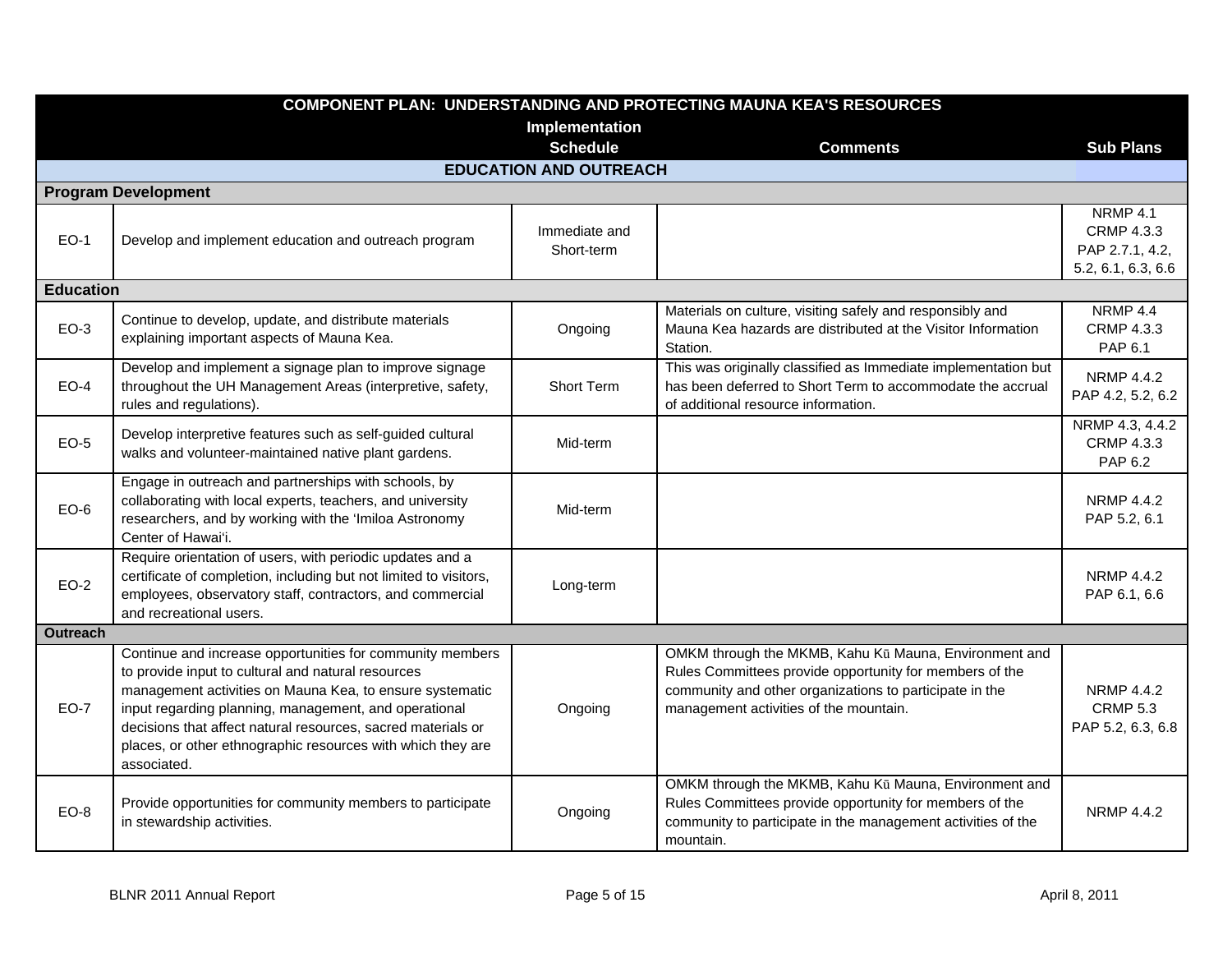|        | <b>COMPONENT PLAN: UNDERSTANDING AND PROTECTING MAUNA KEA'S RESOURCES</b>                                                                                                                                                                            |                               |                                                                                                                                                                                                                                          |                                                                                                      |  |
|--------|------------------------------------------------------------------------------------------------------------------------------------------------------------------------------------------------------------------------------------------------------|-------------------------------|------------------------------------------------------------------------------------------------------------------------------------------------------------------------------------------------------------------------------------------|------------------------------------------------------------------------------------------------------|--|
|        |                                                                                                                                                                                                                                                      | Implementation                |                                                                                                                                                                                                                                          |                                                                                                      |  |
|        |                                                                                                                                                                                                                                                      | <b>Schedule</b>               | <b>Comments</b>                                                                                                                                                                                                                          | <b>Sub Plans</b>                                                                                     |  |
|        |                                                                                                                                                                                                                                                      | <b>ASTRONOMICAL RESOURCES</b> |                                                                                                                                                                                                                                          |                                                                                                      |  |
|        | <b>Protection of Astronomical Resources</b>                                                                                                                                                                                                          |                               |                                                                                                                                                                                                                                          |                                                                                                      |  |
| $AR-1$ | Operate the UH Management Areas to prohibit activities<br>resulting in negative impacts to astronomical resources.                                                                                                                                   | Ongoing                       |                                                                                                                                                                                                                                          | <b>PAP 5.1</b>                                                                                       |  |
| $AR-2$ | Prevent light pollution, radio frequency interference (RFI) and<br>dust.                                                                                                                                                                             | Ongoing                       | Project proposal requesting the use of radio signals are<br>reviewed by the Institute for Astronomy for the potential<br>interference with astronomical research activities.                                                             | NRMP 4.2.3.2                                                                                         |  |
|        | <b>COMPONENT PLAN: MANAGING ACCESS AND USE</b>                                                                                                                                                                                                       |                               |                                                                                                                                                                                                                                          |                                                                                                      |  |
|        |                                                                                                                                                                                                                                                      | <b>ACTIVITIES AND USES</b>    |                                                                                                                                                                                                                                          |                                                                                                      |  |
|        | <b>General Management</b>                                                                                                                                                                                                                            |                               |                                                                                                                                                                                                                                          |                                                                                                      |  |
| ACT-2  | Develop parking and visitor traffic plan.                                                                                                                                                                                                            | Ongoing                       | OMKM is currently working with Mauna Kea Support Services<br>to develop a plan to address parking at the Visitor Information<br>Station.                                                                                                 | NRMP 3.1.1.2<br>PAP 5.2, 6.4,<br>6.6, 6.7                                                            |  |
| ACT-3  | Maintain a presence of interpretive and enforcement personnel<br>on the mountain at all times to educate users, deter violations,<br>and encourage adherence to restrictions.                                                                        | Ongoing                       | Mauna Kea Rangers are present year round from 7 am to 10<br>pm daily; DOCARE officers and Hawaii County Police are<br>called in on an as needed basis.                                                                                   | <b>NRMP 5.1.2</b><br><b>CRMP 4.1.1</b><br>PAP 4.2, 4.4,<br>4.5, 4.6, 5.2, 6.1,<br>6.2, 6.5, 6.6, 6.7 |  |
| ACT-4  | Develop and enforce a policy that maintains current prohibitions<br>on off-road vehicle use in the UH Management Areas and that<br>strengthens measures to prevent or deter vehicles from leaving<br>established roads and designated parking areas. | Ongoing                       | OMKM prohibits the use of off-road vehicles on UH's<br>managed lands.<br>Commercial operators and film crews are required to stay on<br>the road or within the footprint of existing facilities, unless<br>granted permission from OMKM. | NRMP 4.2.3.1<br><b>CRMP 4.1.2</b><br>PAP 2.5.1, 2.5.2,<br>2.6.3, 5.2, 6.3,<br>6.5                    |  |
| ACT-1  | Continue and update managed access policy of 1995<br>Management Plan.                                                                                                                                                                                | Short-term                    |                                                                                                                                                                                                                                          | NRMP 4.2, 4.4<br>PAP 2.5.2, 5.2, 7                                                                   |  |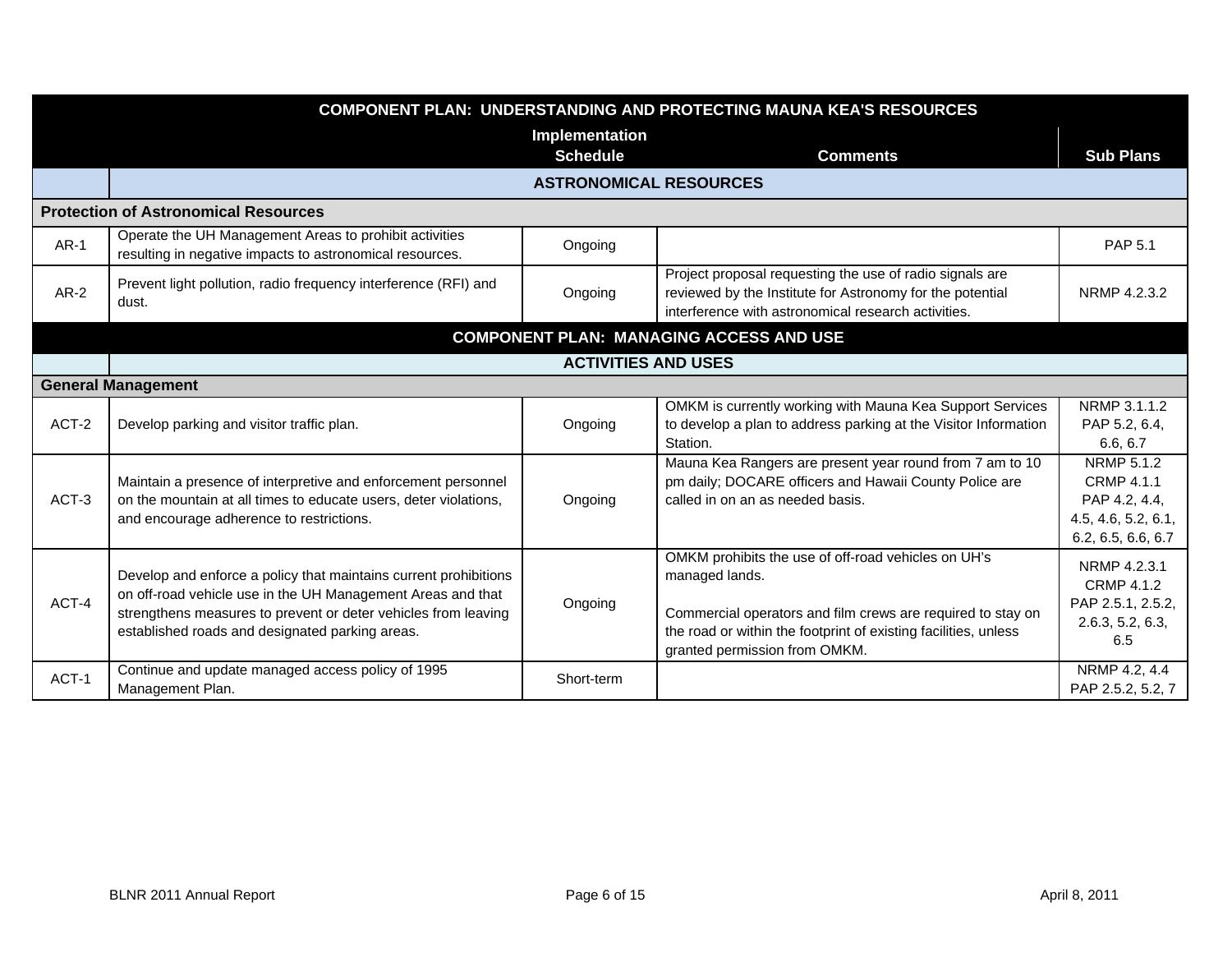| <b>COMPONENT PLAN: MANAGING ACCESS AND USE</b> |                                                                                                                                                     |                            |                                                                                                                                                                               |                                                                        |
|------------------------------------------------|-----------------------------------------------------------------------------------------------------------------------------------------------------|----------------------------|-------------------------------------------------------------------------------------------------------------------------------------------------------------------------------|------------------------------------------------------------------------|
|                                                |                                                                                                                                                     | Implementation             |                                                                                                                                                                               |                                                                        |
|                                                |                                                                                                                                                     | <b>Schedule</b>            | <b>Comments</b>                                                                                                                                                               | <b>Sub Plans</b>                                                       |
|                                                |                                                                                                                                                     | <b>ACTIVITIES AND USES</b> |                                                                                                                                                                               |                                                                        |
| <b>Recreational</b>                            |                                                                                                                                                     |                            |                                                                                                                                                                               |                                                                        |
| ACT-6                                          | Define and maintain areas where snow-related activities can<br>occur and confine activities to slopes that have a protective<br>layer of snow.      | Ongoing                    | Generally, this is a self-regulated activity. People usually<br>do not venture to areas where there is no snow.                                                               | NRMP 4.2.3.1<br>CRMP 4.2.3.2<br>PAP 3.3.5, 5.2,<br>6.1, 6.3, 6.4       |
| ACT-7                                          | Confine University or other sponsored tours and star-gazing<br>activities to previously disturbed ground surfaces and<br>established parking areas. | Ongoing                    | Star gazing activities on UH's lands are limited to parking<br>lots, or in areas in close proximity to the Visitor Information<br>Station.                                    | <b>NRMP 6.2.3</b><br>CRMP 4.2.3.1<br>PAP 2.5.3, 2.6.2,<br>3.3.3, 5.2   |
| ACT-8                                          | Coordinate with DLNR in the development of a policy regarding<br>hunting in the UH Management Areas.                                                | Ongoing                    | Hunting policy is being addressed in the development of<br>UH's rules.                                                                                                        | NRMP 3.1.3.5<br>3.2.12<br>CRMP 4.2.3.3<br>PAP 2.5.1, 3.3.6,<br>5.2     |
| ACT-5                                          | Implement policies to reduce impacts of recreational hiking                                                                                         | Short-term                 |                                                                                                                                                                               | NRMP 4.2.3.1<br>CRMP 4.2.3.4<br>PAP 3.3.7, 5.2,<br>6.2, 6.3            |
| <b>Commercial</b>                              |                                                                                                                                                     |                            |                                                                                                                                                                               |                                                                        |
| ACT-9                                          | Maintain commercial tour permitting process; evaluate and<br>issue permits annually.                                                                | Ongoing                    | UH oversees commercial tour permits.                                                                                                                                          | <b>NRMP 3.1.4</b><br>PAP 2.5.3, 2.5.4,<br>3.3.3, 4.3, 5.2, 6.1,<br>6.7 |
| <b>ACT-10</b>                                  | Ensure OMKM input on permits for filming activities                                                                                                 | Ongoing                    | All film permits require OMKM's approval.<br>OMKM is currently in the process of developing<br>administrative rules relating to commercial activities.                        | NRMP 3.1.4.2<br>PAP 2.5.3, 3.3.3,<br>4.3, 6.1, 6.7                     |
| <b>ACT-11</b>                                  | Seek statutory authority for the University to regulate<br>commercial activities in the UH Management Areas.                                        | Completed                  | OMKM oversees commercial tour operations and film<br>activities.<br>OMKM is currently in the process of developing<br>administrative rules relating to commercial activities. | NRMP 1.4.2.3                                                           |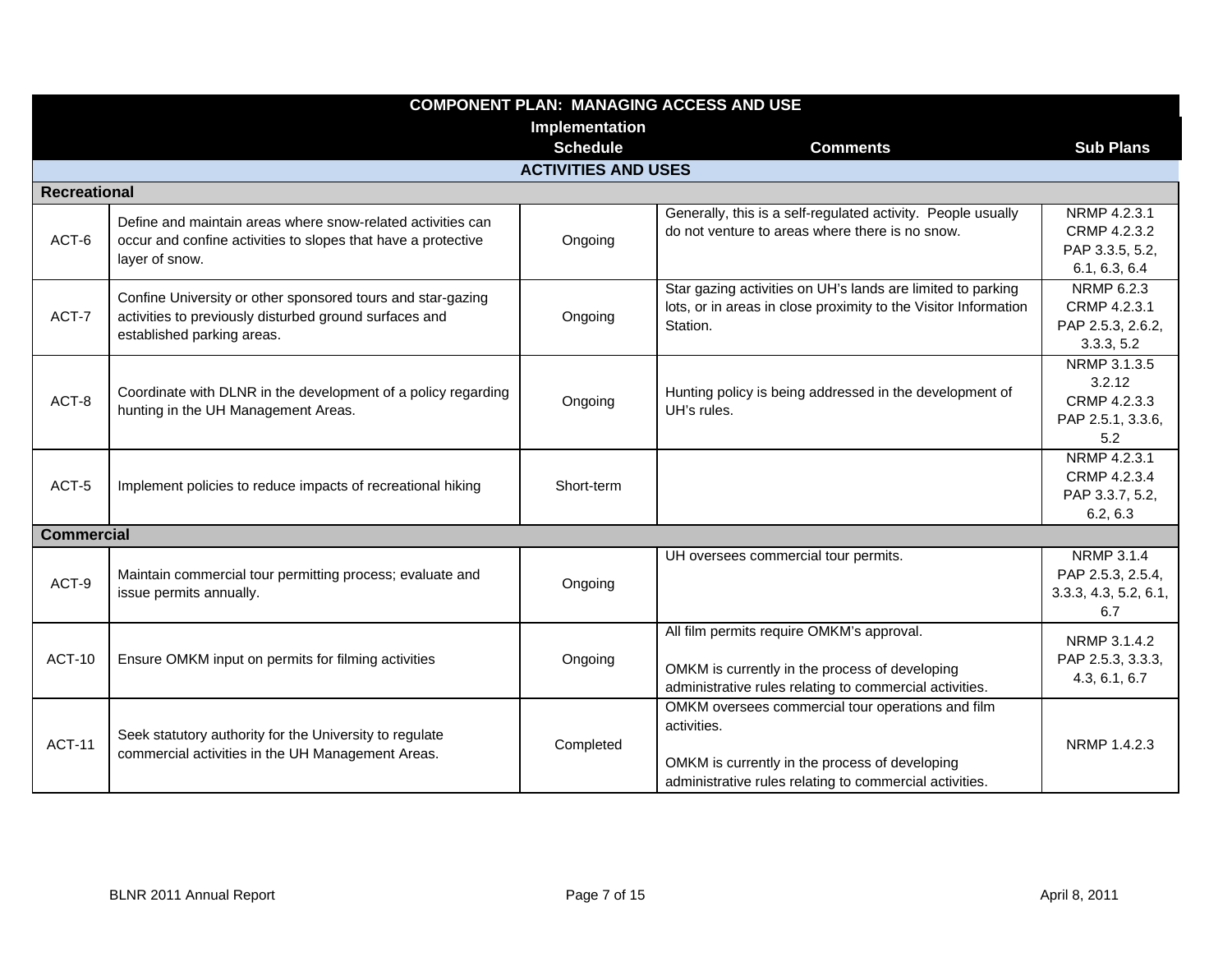|                    | <b>COMPONENT PLAN: MANAGING ACCESS AND USE</b>                                                                                                                                                                    |                             |                                                                                                                                                                                                                                               |                                                                      |  |
|--------------------|-------------------------------------------------------------------------------------------------------------------------------------------------------------------------------------------------------------------|-----------------------------|-----------------------------------------------------------------------------------------------------------------------------------------------------------------------------------------------------------------------------------------------|----------------------------------------------------------------------|--|
|                    |                                                                                                                                                                                                                   | Implementation              |                                                                                                                                                                                                                                               |                                                                      |  |
|                    |                                                                                                                                                                                                                   | <b>Schedule</b>             | <b>Comments</b>                                                                                                                                                                                                                               | <b>Sub Plans</b>                                                     |  |
|                    |                                                                                                                                                                                                                   | <b>ACTIVITIES AND USES</b>  |                                                                                                                                                                                                                                               |                                                                      |  |
|                    | <b>Scientific Research</b>                                                                                                                                                                                        |                             |                                                                                                                                                                                                                                               |                                                                      |  |
| <b>ACT-12</b>      | Ensure input by OMKM, MKMB, and Kahu Kū Mauna on all<br>scientific research permits and establish system of reporting<br>results of research to OMKM.                                                             | Ongoing                     | All research proposals must be approved by OMKM.<br>Proposals requiring ground disturbing activities or potential<br>impact to the cultural and/or natural landscape are<br>reviewed by MKMB, Kahu Kū Mauna and the Environment<br>Committee. | NRMP 4.2.3.1,<br>4.2.3.7, 4.2.3.9<br><b>CRMP 4.2.6</b>               |  |
|                    |                                                                                                                                                                                                                   |                             | <b>COMPONENT PLAN: MANAGING ACCESS AND USE</b>                                                                                                                                                                                                |                                                                      |  |
|                    |                                                                                                                                                                                                                   | PERMITTING AND ENFORCEMENT  |                                                                                                                                                                                                                                               |                                                                      |  |
|                    |                                                                                                                                                                                                                   | <b>Laws and Regulations</b> |                                                                                                                                                                                                                                               |                                                                      |  |
| $P-1$              | Comply with all applicable federal, state, and local laws,<br>regulations, and permit conditions related to activities in the UH<br>Management Areas.                                                             | Ongoing                     |                                                                                                                                                                                                                                               | <b>NRMP 1.4.3</b><br>PAP 2.4, 2.5,<br>2.5.1, 2.5.2,<br>2.5.3, 5.1    |  |
| $P-4$              | Educate management staff and users of the mountain about all<br>applicable rules and permit requirements.                                                                                                         | Ongoing                     |                                                                                                                                                                                                                                               | <b>NRMP 4.4</b><br>PAP 4.2, 5.2,<br>6.1, 6.2, 6.5                    |  |
| $P-2$              | Strengthen CMP implementation by recommending to the<br>BLNR that the CMP conditions be included in any<br>Conservation District Use Permit or other permit.                                                      | As needed                   |                                                                                                                                                                                                                                               | NRMP 1.4.3.2                                                         |  |
| $P-3$              | Obtain statutory rule-making authority from the legislature,<br>authorizing the University of Hawai'i to adopt administrative<br>rules pursuant to Chapter 91 to implement and enforce the<br>management actions. | Completed                   |                                                                                                                                                                                                                                               | NRMP 1.4.3.2                                                         |  |
| <b>Enforcement</b> |                                                                                                                                                                                                                   |                             |                                                                                                                                                                                                                                               |                                                                      |  |
| $P-5$              | Continue coordinating with other agencies on enforcement<br>needs.                                                                                                                                                | Ongoing                     | A DOCARE officer is a member of OMKM's rules<br>committee.                                                                                                                                                                                    | <b>NRMP 5.1</b><br>PAP 4, 6.5                                        |  |
| $P-6$              | Obtain legal authority for establishing, and then establish, a law<br>enforcement presence on the mountain that can enforce rules<br>for the UH Management Areas on Mauna Kea.                                    | Completed                   |                                                                                                                                                                                                                                               | NRMP 1.4.2.3,<br>3.1.3.2, 5.1<br>PAP 4.4, 4.5,<br>4.6, 5.2, 6.5, 6.6 |  |
| $P-7$              | Develop and implement protocol for oversight and compliance<br>with Conservation District Use Permits.                                                                                                            | Ongoing                     | OMKM rangers conduct twice yearly inspections for CDUP<br>compliance.                                                                                                                                                                         | NRMP 1.4.2.3                                                         |  |
| $P-8$              | Enforce conditions contained in commercial and Special Use<br>permits.                                                                                                                                            | Ongoing                     |                                                                                                                                                                                                                                               | <b>NRMP 3.1.4</b><br>PAP 2.5.3, 3.3.3,<br>4.3, 4.5, 4.6, 6.5         |  |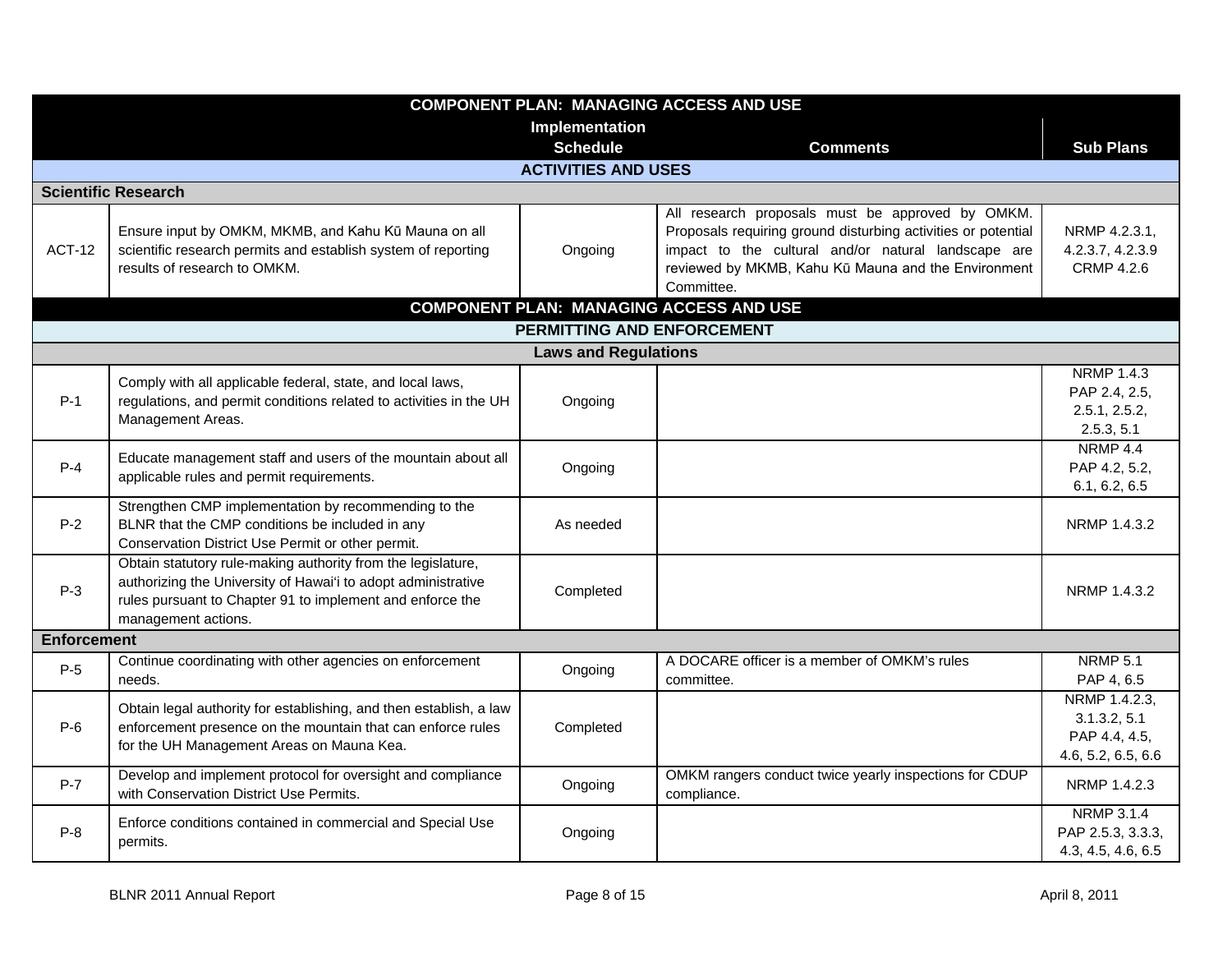| <b>COMPONENT PLAN: MANAGING THE BUILD ENVIRONMENT</b> |                                                                                                                                                                                                                   |                                       |                                                                                                                                                                                                                                                                   |                                                                  |  |
|-------------------------------------------------------|-------------------------------------------------------------------------------------------------------------------------------------------------------------------------------------------------------------------|---------------------------------------|-------------------------------------------------------------------------------------------------------------------------------------------------------------------------------------------------------------------------------------------------------------------|------------------------------------------------------------------|--|
|                                                       |                                                                                                                                                                                                                   | Implementation                        |                                                                                                                                                                                                                                                                   |                                                                  |  |
|                                                       |                                                                                                                                                                                                                   | <b>Schedule</b>                       | <b>Comments</b>                                                                                                                                                                                                                                                   | <b>Sub Plans</b>                                                 |  |
|                                                       |                                                                                                                                                                                                                   | <b>INFRASTRUCTURE AND MAINTENANCE</b> |                                                                                                                                                                                                                                                                   |                                                                  |  |
|                                                       | <b>Routine Maintenance</b>                                                                                                                                                                                        |                                       |                                                                                                                                                                                                                                                                   |                                                                  |  |
| $IM-1$                                                | Develop and implement an OMMP.                                                                                                                                                                                    | Ongoing                               | Draft of plan is being developed.                                                                                                                                                                                                                                 |                                                                  |  |
| $IM-2$                                                | Reduce impacts from operations and maintenance activities by<br>educating personnel about Mauna Kea's unique resources.                                                                                           | Ongoing                               | OMKM is working with 'Imiloa and a consultant on the<br>development of a cultural and natural resources training<br>program.                                                                                                                                      | NRMP 4.4                                                         |  |
| $IM-5$                                                | Develop and implement a Debris Removal, Monitoring and<br>Prevention Plan.                                                                                                                                        | Ongoing                               | Trash from the HP facilities and Visitor Information Station<br>are removed daily. Each observatory is required to<br>remove trash from their respective facilities. Rangers<br>routinely check for and pick up trash and debris while on<br>their daily patrols. | NRMP 4.2.3.5<br>CRMP 4.1.4,<br>4.3.4                             |  |
| $IM-3$                                                | Conduct historic preservation review for maintenance activities<br>that will have an adverse effect on historic properties.                                                                                       | Short-term                            |                                                                                                                                                                                                                                                                   | <b>CRMP 4.1.3</b>                                                |  |
| $IM-4$                                                | Evaluate need for and feasibility of a vehicle wash station near<br>Hale Pōhaku, and requiring that vehicles be cleaned.                                                                                          | Short-term                            |                                                                                                                                                                                                                                                                   | NRMP 4.2.3.7                                                     |  |
| $IM-6$                                                | Develop and implement an erosion inventory and assessment<br>plan.                                                                                                                                                | Long-term                             |                                                                                                                                                                                                                                                                   | NRMP 3.2.4,<br>4.1.4.2, 4.2.3.4<br>PAP 2.6.3,<br>6.3, 6.4        |  |
| $IM-7$                                                | Prepare a plan, in collaboration with the Department of<br>Defense, to remove military wreckage from a remote area of<br>the UH Management Areas, while ensuring protection of<br>natural and cultural resources. | Mid-term                              |                                                                                                                                                                                                                                                                   | CRMP 4.3.4.1                                                     |  |
| <b>Infrastructure</b>                                 |                                                                                                                                                                                                                   |                                       |                                                                                                                                                                                                                                                                   |                                                                  |  |
| $IM-10$                                               | Evaluate need for additional public restroom facilities in the<br>summit region and at Hale Pōhaku, and install close-contained<br>zero waste systems if necessary.                                               | Immediate                             |                                                                                                                                                                                                                                                                   | NRMP 3.1.3.1<br>3.2.3, 4.2.3.3<br>PAP 5.2, 6.4, 6.6,<br>6.7, 6.8 |  |
| $IM-8$                                                | Assess feasibility of paving the Summit Access Road.                                                                                                                                                              | Long-term                             |                                                                                                                                                                                                                                                                   | <b>NRMP 4.2.3</b>                                                |  |
| $IM-9$                                                | Evaluate need for additional parking lots and vehicle pullouts<br>and install if necessary.                                                                                                                       | Mid-term                              |                                                                                                                                                                                                                                                                   | NRMP 3.1.1.2.3<br>PAP 5.2, 5.4, 6.7                              |  |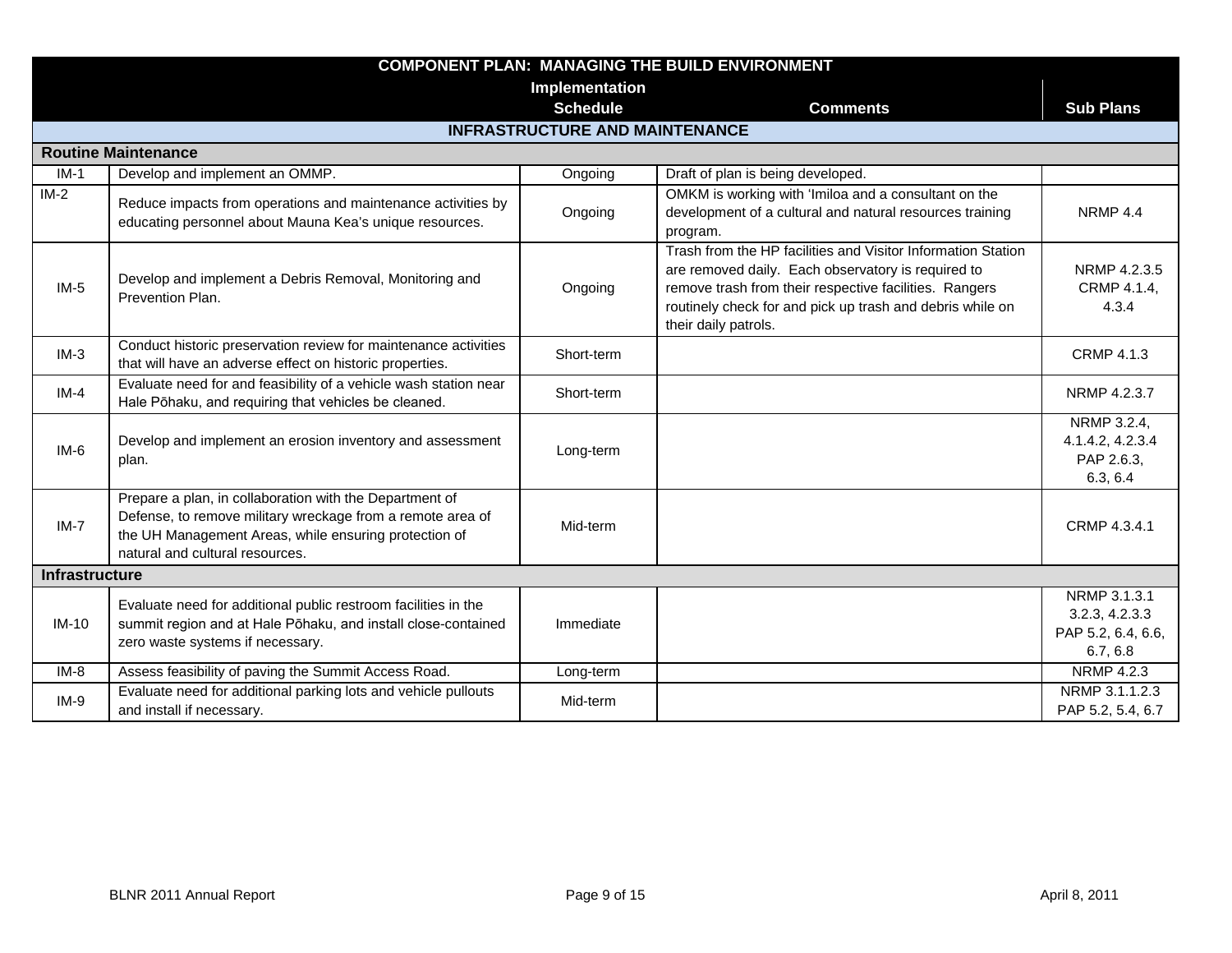|         | <b>COMPONENT PLAN: MANAGING THE BUILD ENVIRONMENT</b><br>Implementation                                                                                                                                        |                 |                                                                                                                  |                  |  |
|---------|----------------------------------------------------------------------------------------------------------------------------------------------------------------------------------------------------------------|-----------------|------------------------------------------------------------------------------------------------------------------|------------------|--|
|         |                                                                                                                                                                                                                | <b>Schedule</b> | <b>Comments</b>                                                                                                  | <b>Sub Plans</b> |  |
|         | <b>Sustainable Technologies</b>                                                                                                                                                                                |                 |                                                                                                                  |                  |  |
| $IM-11$ | Encourage existing facilities and new development to<br>incorporate sustainable technologies, energy efficient<br>technologies, and LEED standards, whenever possible, into<br>facility design and operations. | As needed       |                                                                                                                  |                  |  |
| $IM-12$ | Conduct energy audits to identify energy use and system<br>inefficiencies, and develop solutions to reduce energy usage.                                                                                       | Short-Term      | This was initially scheduled for Immediate implementation<br>but has been deferred to Short Term implementation. | NRMP 4.2.3.3     |  |
| $IM-13$ | Conduct feasibility assessment, in consultation with Hawaii<br>Electric Light Company, on developing locally-based alternative<br>energy sources.                                                              | Mid-term        |                                                                                                                  | NRMP 3.1.1.2.3   |  |
| $IM-14$ | Encourage observatories to investigate options to reduce the<br>use of hazardous materials in telescope operations.                                                                                            | Short-Term      |                                                                                                                  |                  |  |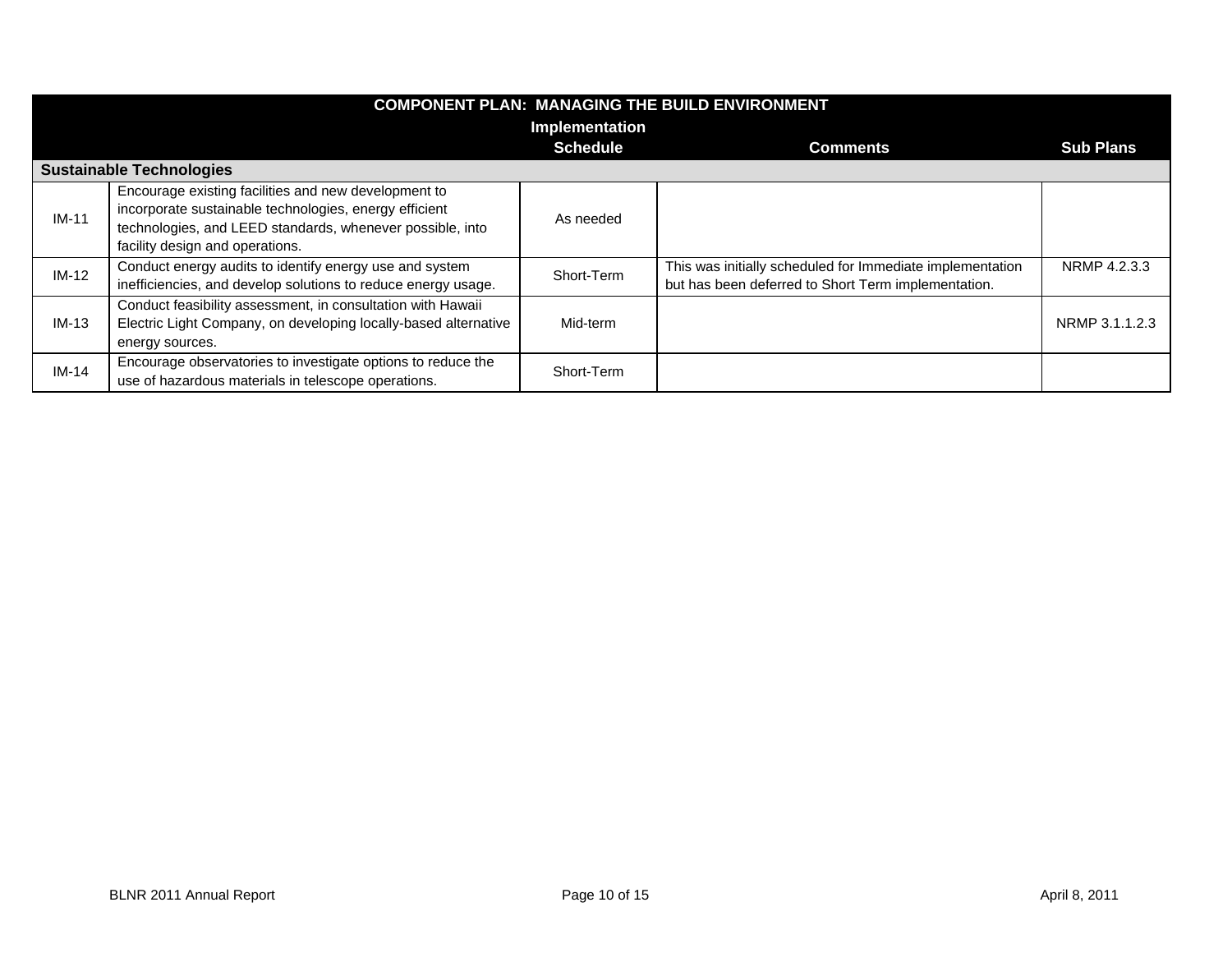| <b>COMPONENT PLAN: MANAGING THE BUILD ENVIRONMENT</b> |                                                                                                                                                                                                       |                                |                                                             |                          |  |
|-------------------------------------------------------|-------------------------------------------------------------------------------------------------------------------------------------------------------------------------------------------------------|--------------------------------|-------------------------------------------------------------|--------------------------|--|
|                                                       | Implementation                                                                                                                                                                                        |                                |                                                             |                          |  |
|                                                       |                                                                                                                                                                                                       | <b>Schedule</b>                | <b>Comments</b>                                             | <b>Sub Plans</b>         |  |
|                                                       |                                                                                                                                                                                                       | <b>CONSTRUCTION GUIDELINES</b> |                                                             |                          |  |
|                                                       | <b>General Requirements</b>                                                                                                                                                                           |                                |                                                             |                          |  |
| $C-1$                                                 | Require an independent construction monitor who has<br>oversight and authority to insure that all aspects of<br>ground based work comply with protocols and permit<br>requirements.                   | As needed                      |                                                             | NRMP 3.2, 4.2            |  |
|                                                       | <b>Best Management Practices</b>                                                                                                                                                                      |                                |                                                             |                          |  |
| $C-2$                                                 | Require use of Best Management Practices Plan for<br><b>Construction Practices.</b>                                                                                                                   | As needed                      |                                                             | NRMP 4.2.3               |  |
| $C-3$                                                 | Develop, prior to construction, a rock movement plan.                                                                                                                                                 | As needed                      |                                                             | NRMP 4.2.3.1             |  |
| $C-4$                                                 | Require contractors to provide information from<br>construction activities to OMKM for input into OMKM<br>information databases.                                                                      | As needed                      |                                                             |                          |  |
| $C-5$                                                 | Require on-site monitors (e.g., archaeologist, cultural<br>resources specialist, entomologist) during construction,<br>as determined by the appropriate agency.                                       | As needed                      |                                                             | <b>CRMP 4.2.7</b>        |  |
| $C-6$                                                 | Conduct required archaeological monitoring during<br>construction projects per SHPD approved plan                                                                                                     | As needed                      |                                                             | <b>CRMP 4.2.7</b>        |  |
| $C-7$                                                 | Education regarding historical and cultural significance                                                                                                                                              | As needed                      |                                                             | NRMP 4.4                 |  |
| $C-8$                                                 | Education regarding environment, ecology and natural<br>resources                                                                                                                                     | As needed                      |                                                             | NRMP 4.4                 |  |
| $C-9$                                                 | Inspection of construction materials                                                                                                                                                                  | As needed                      |                                                             | NRMP 4.2.3.7             |  |
|                                                       |                                                                                                                                                                                                       |                                | SITE RECYCLING, DECOMMISSIONING, DEMOLITION AND RESTORATION |                          |  |
| SR-1                                                  | Require observatories to develop plans to recycle or<br>demolish facilities once their useful life has ended, in<br>accordance with their sublease requirements, identifying<br>all proposed actions. | As needed                      |                                                             | NRMP 4.3.3.4.1           |  |
| <b>SR-2</b>                                           | Require observatories to develop a restoration plan in<br>association with decommissioning, to include an<br>environmental cost-benefit analysis and a cultural<br>assessment.                        | As needed                      |                                                             | <b>NRMP</b><br>4.3.3.4.1 |  |
| SR-3                                                  | Require any future observatories to consider site<br>restoration during project planning and include provisions<br>in subleases for funding of full restoration.                                      | As needed                      |                                                             | <b>NRMP</b><br>4.3.3.4.1 |  |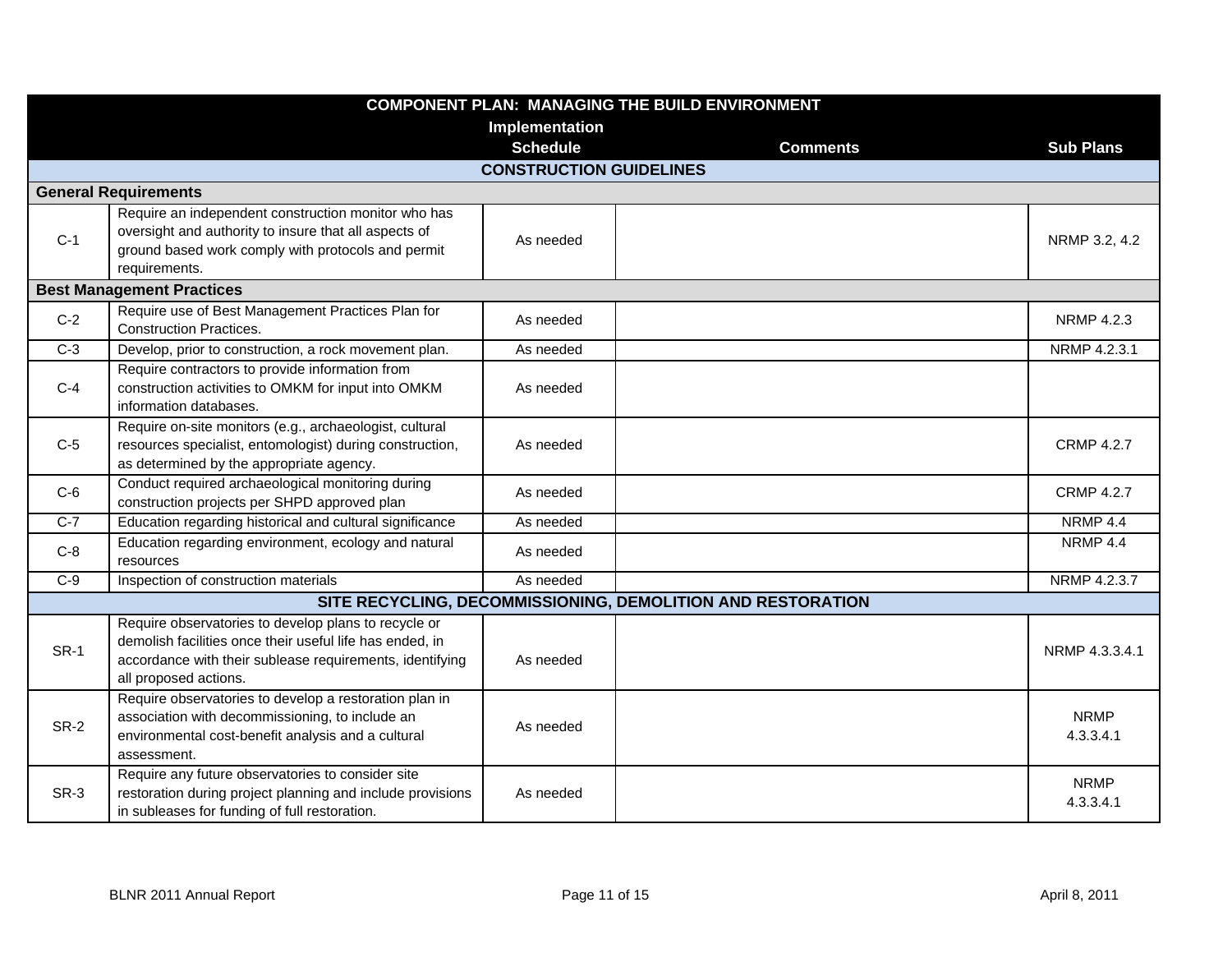|       | <b>COMPONENT PLAN: MANAGING THE BUILD ENVIRONMENT</b>                                                                                                                                                                                                                                                                                                                                      |                 |                                                                                                                                                                 |                   |  |
|-------|--------------------------------------------------------------------------------------------------------------------------------------------------------------------------------------------------------------------------------------------------------------------------------------------------------------------------------------------------------------------------------------------|-----------------|-----------------------------------------------------------------------------------------------------------------------------------------------------------------|-------------------|--|
|       |                                                                                                                                                                                                                                                                                                                                                                                            | Implementation  |                                                                                                                                                                 |                   |  |
|       |                                                                                                                                                                                                                                                                                                                                                                                            | <b>Schedule</b> | <b>Comments</b>                                                                                                                                                 | <b>Sub Plans</b>  |  |
|       |                                                                                                                                                                                                                                                                                                                                                                                            |                 | <b>CONSIDERATION OF FUTURE LAND USE</b>                                                                                                                         |                   |  |
|       | <b>Facility Planning Guidelines</b>                                                                                                                                                                                                                                                                                                                                                        |                 |                                                                                                                                                                 |                   |  |
| FLU-1 | Follow design guidelines presented in the 2000 Master<br>Plan.                                                                                                                                                                                                                                                                                                                             | As needed       |                                                                                                                                                                 | <b>NRMP 5.1.1</b> |  |
| FLU-2 | Develop a map with land-use zones in the Astronomy<br>Precinct based on updated inventories of cultural and<br>natural resources, to delineate areas where future land<br>use will not be allowed and areas where future land use<br>will be allowed but will require compliance with<br>prerequisite studies or analysis prior to approval of<br><b>Conservation District Use Permit.</b> | Short-Term      | This was originally listed for Immediate implementation.<br>However, this task will require additional data gathered from<br>baseline surveys of the resources. | NRMP 4.3.3.1      |  |
| FLU-3 | Require cataloguing of initial site conditions for use<br>when conducting site restoration.                                                                                                                                                                                                                                                                                                | As needed       |                                                                                                                                                                 |                   |  |
| FLU-4 | Require project specific visual rendering of both pre- and<br>post-project settings to facilitate analysis of potential<br>impacts to view planes.                                                                                                                                                                                                                                         | As needed       |                                                                                                                                                                 | NRMP 4.1.4.11     |  |
| FLU-5 | Require an airflow analysis on the design of proposed<br>structures to assess potential impacts to aeolian<br>ecosystems.                                                                                                                                                                                                                                                                  | As needed       |                                                                                                                                                                 | NRMP 4.1.4.4      |  |
| FLU-6 | Incorporate habitat mitigation plans into project planning<br>process.                                                                                                                                                                                                                                                                                                                     | As needed       |                                                                                                                                                                 | NRMP 4.3.3.3      |  |
| FLU-7 | Require use of close-contained zero-discharge waste<br>systems for any future development in the summit<br>region, from portable toilets to observatory restrooms, if<br>feasible.                                                                                                                                                                                                         | As needed       |                                                                                                                                                                 | NRMP 3.1.1.2.6    |  |